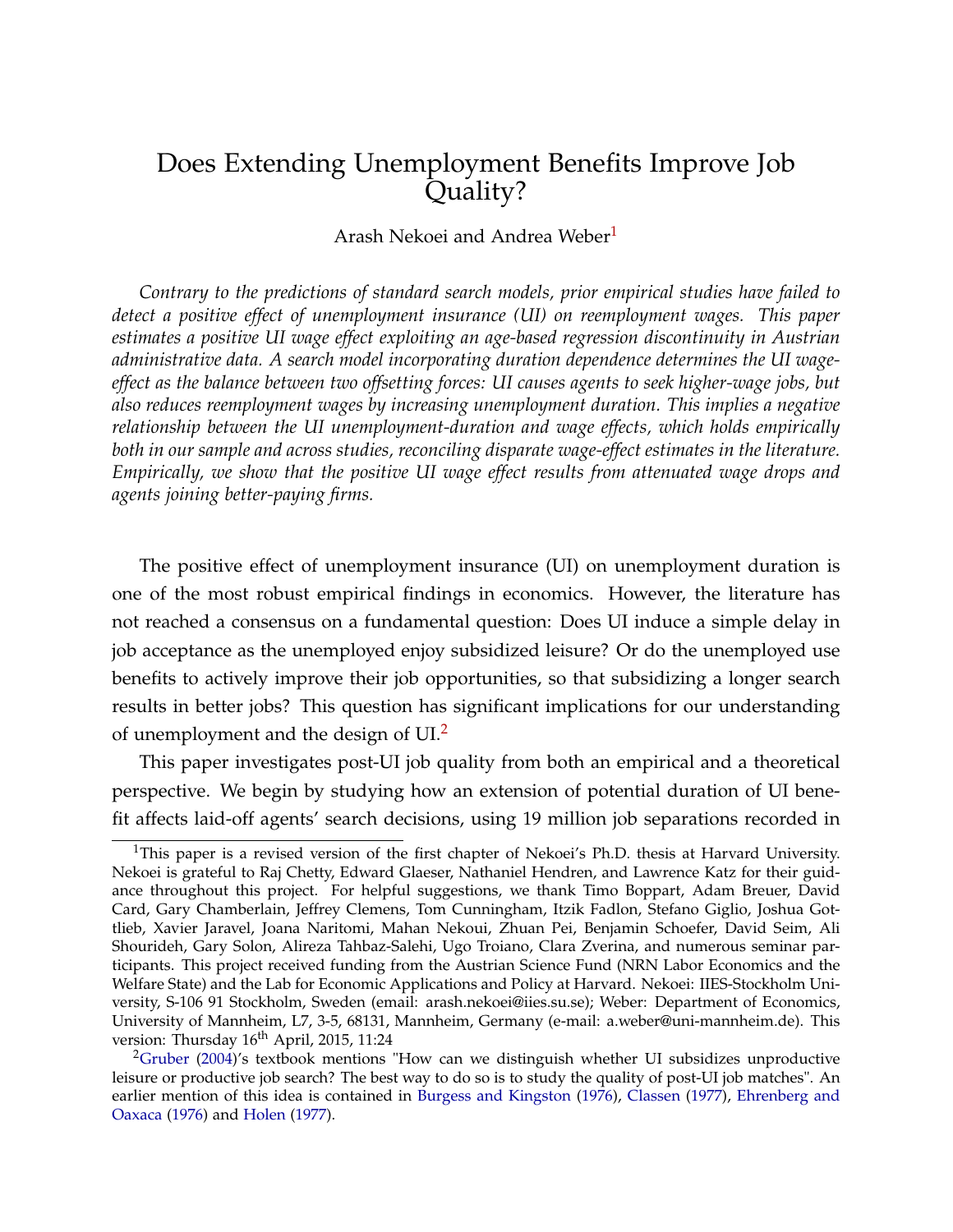<span id="page-1-1"></span>Austrian administrative data. We adopt a regression discontinuity (RD) design comparing individuals older and younger than 40, the age cutoff for eligibility for a nine-week extension of the potential UI benefit in addition to the base 30 weeks. This empirical setting has two distinct features: first, the Austrian setup allows us to identify even subtle UI effects with a high degree of precision since the Austrian Social Security Database includes daily records of employment status, earnings, and UI benefit receipt for the universe of all private sector workers. Second, Austria offers an institutional setting where both the base and the extended UI durations are similar to those in the U.S.

Consistent with prior research, we find that an increase in potential benefit duration causes workers to stay two days unemployed longer. But we find in contrast that longer the benefit extension also causes workers to obtain jobs that pay in average 0.5 percent higher wage. Moreover, the positive wage effect persists over time and does not substitute other desirable job characteristics. The evidence of the positive UI wage effect suggests that UI subsidizes search and not just leisure.

How can we reconcile our result with the prior literature? A large body of existing work has not found any UI effect on job quality. For instance, three prominent papers that use quasi-experimental designs and administrative data provide estimates of the UI wage effects that are not significantly different from zero [\(Card et al.](#page-22-1) [\(2007a\)](#page-22-1), [Lalive](#page-24-0) [\(2007\)](#page-24-0) and [Van Ours and Vodopivec](#page-25-0) [\(2008\)](#page-25-0)). Moreover, [Schmieder et al.](#page-25-1) [\(2013\)](#page-25-1) find a statistically significant *negative* UI wage effect. We show that these different empirical findings are not in contradiction with theory once we take into account that an unemployed agent's job opportunities, skills, and UI benefits decrease the longer she remains without a job (duration dependence).

We introduce a tractable directed-search model that incorporates such duration dependence. Contrary to intuition, in this setting, the UI effect on subsequent wages is not necessarily positive, as it is determined by two offsetting forces. On the one hand, an increase in UI generosity causes UI recipients to become more selective in their job search, which raises subsequent wages. On the other hand, increased UI generosity also causes them to stay unemployed longer and thus experience a larger decline in job opportunities, which reduces subsequent wages. $3$  The latter negative force is triggered by the

<span id="page-1-0"></span> $3$ The intuition of two offsetting forces has been present in discussions of the effect of UI on job quality (For instance, see [Addison and Blackburn](#page-21-0) [\(2000\)](#page-21-0), [Degen and Lalive](#page-23-4) [\(2013\)](#page-23-4), and [Schmieder et al.](#page-25-1) [\(2013\)](#page-25-1)). For example, [Addison and Blackburn](#page-21-0) [\(2000\)](#page-21-0) mention: "we tend to expect reservation wages to decline with spell length ... as a result of stigmatization or human capital depreciation effects. Such effects may counter the prediction of rising postunemployment wages with receipt of unemployment insurance. But the general presumption that UI will elevate reservation wages and lead to relatively higher postunemployment wages as a result of better job matches would appear to be robust and to provide a means of discriminating between the labor-leisure and search models of UI." Our theory formalizes these offsetting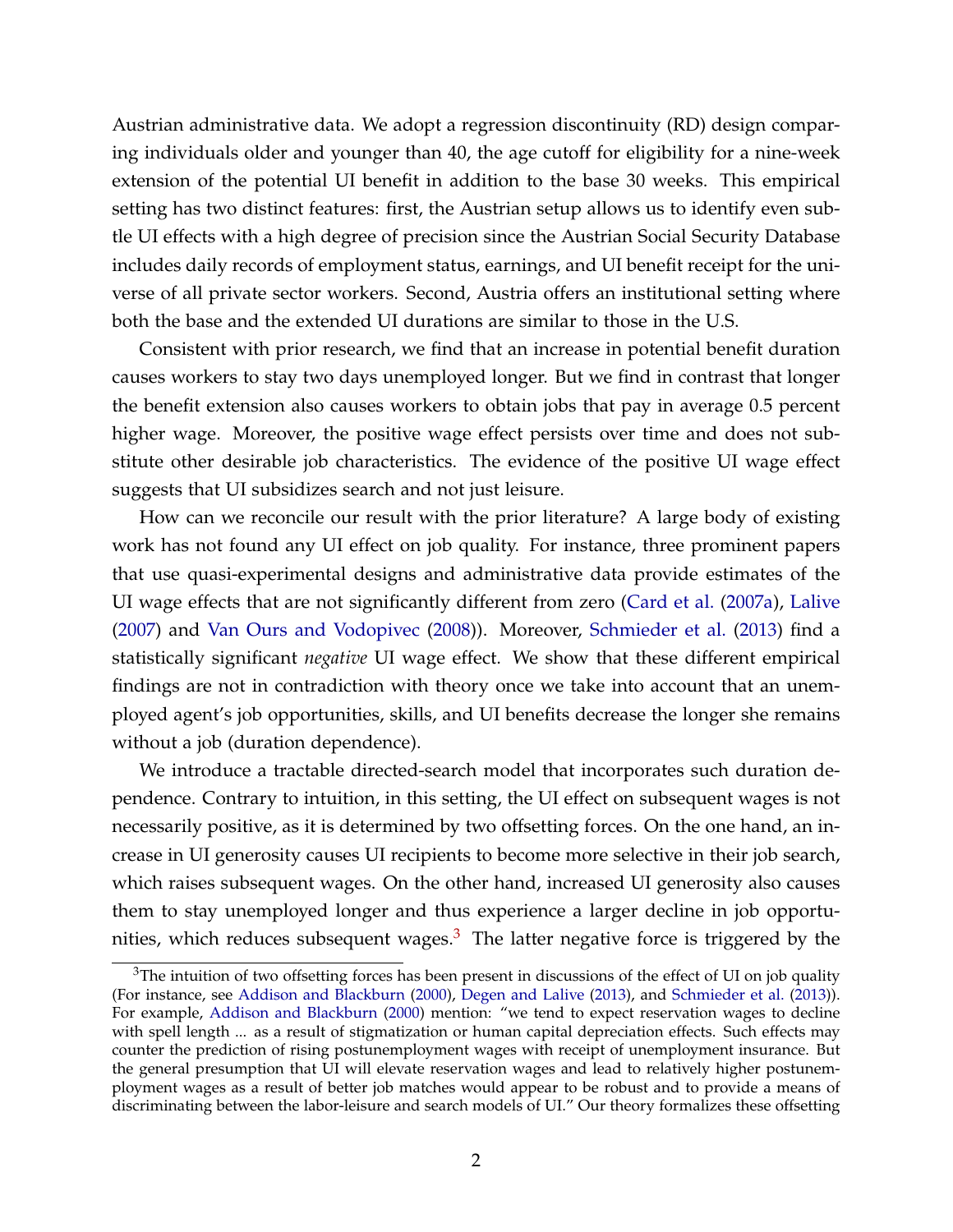positive UI non-employment elasticity, the result of UI causing recipients to both search less and to become more selective (the search and selectivity margins). This implies that a stronger search margin leads to a more prominent negative force, without affecting the positive counterpart in our model, and thus reduces the total UI wage effect. $4$ 

The above-mentioned differences in empirical estimates can thus originate from variation in the relative importance of search and selectivity margins across different studied populations. Such heterogeneity would be reflected in a negative correlation between the UI non-employment and wage elasticities. We show that such a correlation holds in a meta-analysis across existing estimates: studies that estimate a longer UI nonemployment effect also tend to find a lower UI wage effect. Furthermore, we provide an empirical test that confirms this negative relationship within our population. This test essentially estimates the correlation between two elasticities across sub-samples created by resampling based on predetermined observable characteristics.

What are the mechanisms driving the positive UI wage effect? We provide three empirical findings to shed light on this question. First, we ask whether UI generosity affects the type of firms that unemployed workers join. We investigate the UI benefit extension effect on post-unemployment firm characteristics based on the same RD design as we use in the analysis of the individual-level wage effect. Interestingly, we find that agents who are eligible for the benefit extension end up working for firms that pay higher wages to their (other) employees. The magnitude of this effect suggests that a considerable part of the positive 0.5% UI wage effect at the individual level comes from the UI effect on employer-employee matches, which rules out the economic significance of the effect on workers' bargaining power.

Second, we show that the average UI wage effect of 0.5% is due to an attenuation of wage declines between pre- and post-unemployment jobs. In response to the nine-week benefit extension, the likelihood of experiencing a wage loss that is larger than 40% is reduced by 0.5%, while the likelihood of achieving a wage increase between 0 and 10% is increased by 0.5%. Different potential mechanisms could lead to such a non-uniform UI wage effect across the wage distribution: UI may allow the unemployed to not take up part-time employment, or UI recipients are less likely to choose jobs with a wage below the benefit level.

forces, demonstrates their endogeneity, states the fundamental parameters that determine their balance, and shows that the UI wage effect *can* be negative.

<span id="page-2-0"></span><sup>&</sup>lt;sup>4</sup>How can a more generous UI lead to lower subsequent job quality? This is theoretically possible as agents are maximizing expected consumption rather than expected wage. UI creates a wedge between the two and can reduce wages but always increases consumption.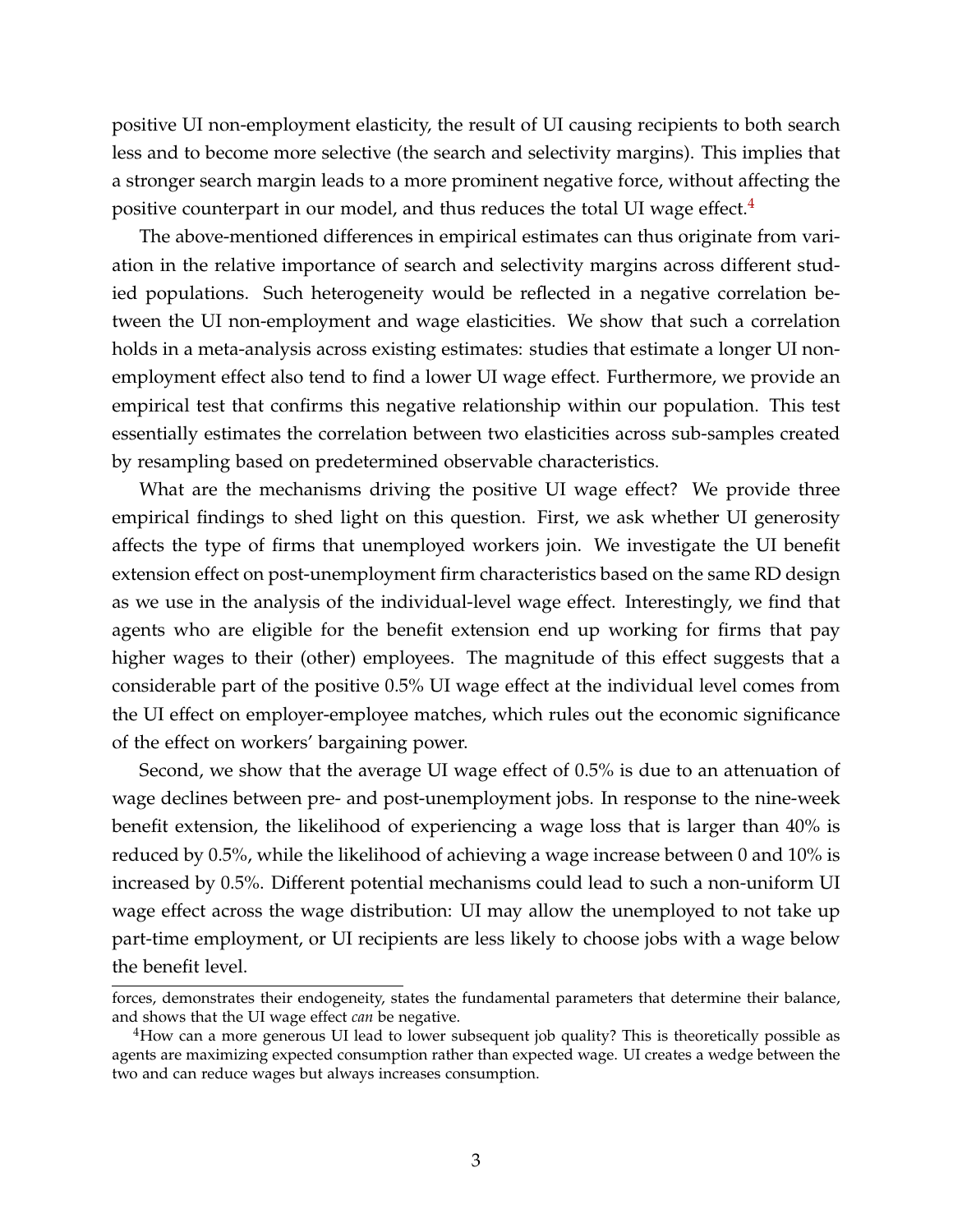Third, our theoretical model predicts that the UI benefit extension effect should be larger for agents with a higher likelihood of UI benefit exhaustion. We provide two pieces of evidence for this prediction: in response to the benefit extension, the largest increase in reemployment wages appears in jobs found closer to benefit exhaustion time and for agents with a relatively higher ex-ante likelihood of benefit exhaustion.

A non-zero UI wage effect has an important policy implication. Connecting these results to a normative model of UI points to an overlooked fiscal externality due to the UI wage effect: UI affects future tax revenue through higher wages. The conventional outlook on the fiscal externality of UI has focused on the unemployment-duration effect of UI, measuring the fiscal effect of benefit payments and lost tax revenues due to longer non-employment durations. However, if UI affects reemployment wages, it will also change future tax revenues. The fiscal externality of UI should thus be calculated as the sum of the traditional negative non-employment-duration externality, and this re-employment-wage externality, the sign of which depends on the sign of the UI wage effect. In our sample, the wage externality is positive, and has the same order of mag-nitude as the traditional duration externality, but with the opposite sign.<sup>[5](#page-3-0)</sup> Based on our theoretical insights and this empirical estimate, we conclude that the optimal level of UI varies depending on the relative importance of the effort vs. selectivity margins in job search, since those determine the sign of the UI wage effect and thus, also the sign of the reemployment-wage fiscal externality of UI. These results suggest that taking gains in job quality into account could significantly change the optimal generosity of UI.

The outline of the paper is as follows. [Section 1](#page-3-1) discusses the empirical setting. [Section 2](#page-7-0) presents the main estimation results of the UI wage effect. [Section 3](#page-9-0) sets up a theoretical model and shows how it can reconcile our result with previous literature. [Section 4](#page-15-0) studies the mechanisms driving the UI wage effect. [Section 5](#page-18-0) investigate policy implication of our findings and [Section 6](#page-0-2) concludes. Theoretical derivations, the proofs of propositions, validity tests, and further robustness checks are collected in an online Appendix.

<span id="page-3-1"></span><span id="page-3-0"></span><sup>&</sup>lt;sup>5</sup>Similar to the optimal UI literature, we here assume that UI only affects eligible workers, and neglect the macro effect of UI. Section 4 provides supportive empirical evidence for this assumption.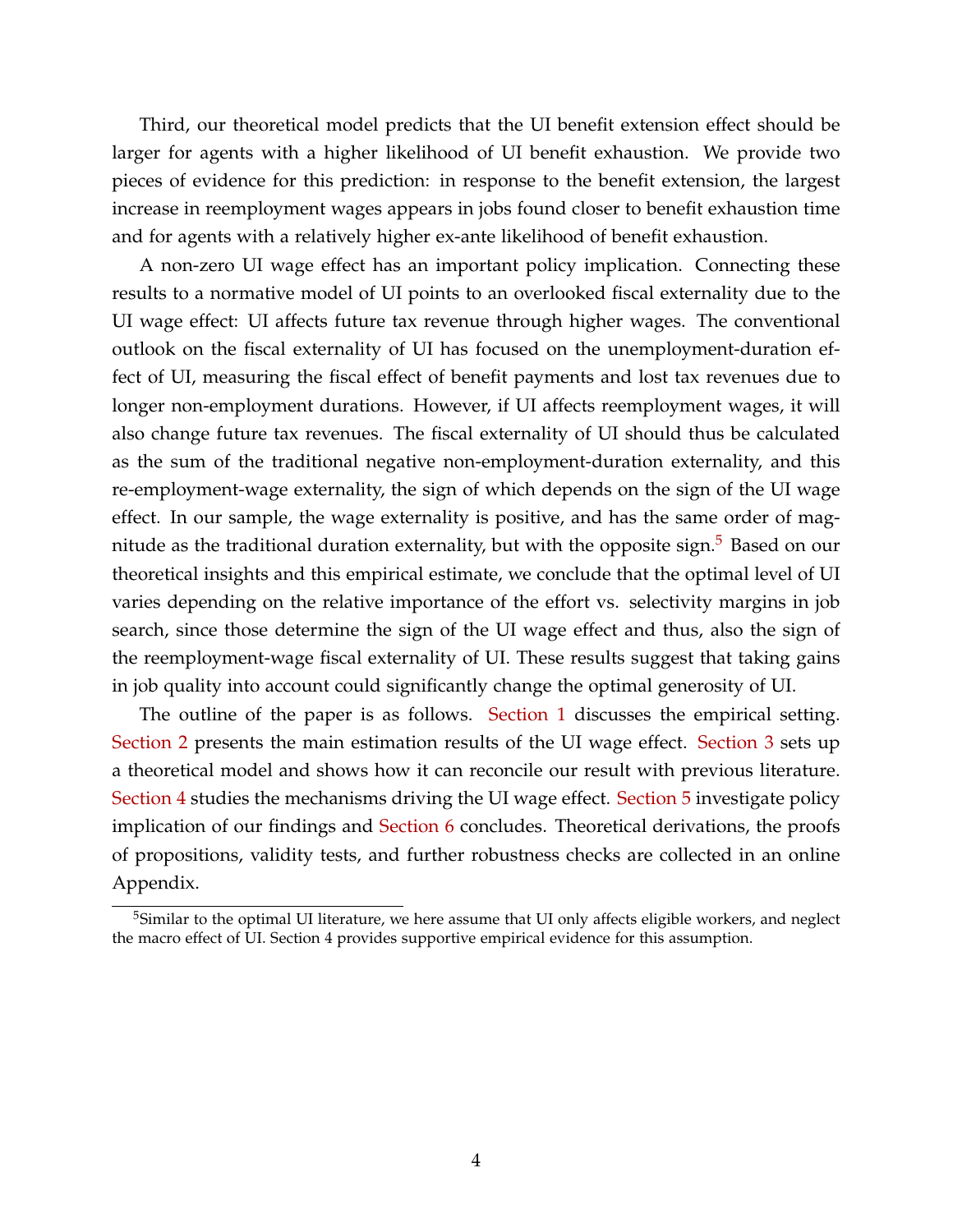# <span id="page-4-3"></span>**1 Empirical Setting**

## **1.1 Data and Institutional Background**

The Austrian unemployment insurance system is less generous than those of most European countries. The potential duration of UI benefits is a function of previous work experience and age. As a baseline, all workers are eligible for 20 weeks of benefits provided that they have been employed for more than a year during the two years prior to layoff. UI benefit eligibility is extended to 30 weeks for workers who have been employed for 3 years during the 5 years leading up to the layoff date. Furthermore, since August 1, 1989, workers ages above 40 at the time of layoff have been eligible for a benefit extension to 39 weeks, if they have worked for 6 years during the last 10 years [\(Lalive](#page-24-1) [et al.](#page-24-1) [\(2006\)](#page-24-1)). The benefit replacement rate is 55% of net earnings, subject to a maximum and a minimum benefit levels that is adjusted annually.<sup>[6](#page-4-0)</sup> The UI system is financed by a 6-percent payroll tax with no experience rating. After exhausting UI benefits, workers can apply for mean-tested unemployment assistance.<sup>[7](#page-4-1)</sup>

Two administrative data sets constitute the main source of our empirical analysis. The Austrian Social Security Database (ASSD) provides daily employment records and annual earnings by employer for the universe of private sector employees. These records cover 85 percent of the workforce, excluding civil servants and the self-employed. We match ASSD with Austrian Unemployment Registers at the individual level. The second dataset includes unemployment spells and benefit receipts. Non-employment duration is defined as the number of days between two consecutive employment spells [\(Solon](#page-25-2) [\(1979\)](#page-25-2), [Card et al.](#page-22-2) [\(2007b\)](#page-22-2) and [Rothstein](#page-25-3) [\(2011\)](#page-25-3)). We measure the daily wage rate–one of our measures of job quality–as a worker's annual earnings per employer divided by the number of days she has worked for this employer.<sup>[8](#page-4-2)</sup>

Over the period of 1980-2011, we consider 18, 612, 408 job separations of individuals who are eligible for UI, i.e. with a minimum pre-unemployment tenure of 28 weeks at their pre-unemployment job. Table 1 presents descriptive statistics of the subpopulation of prime-age workers, in addition to three nested subpopulations. The average tenure at

<span id="page-4-0"></span><sup>&</sup>lt;sup>6</sup>A family allowance for workers with dependent family members could be added to the basis level of UI. However, total UI replacement rate can not exceed 60%, or 80% for a claimant with dependents.

<span id="page-4-1"></span><sup>&</sup>lt;sup>7</sup>The replacement rate of unemployment assistance is  $92\%$ , but the actual replacement rate in is much smaller because of means testing based on household income. For such evidence see [Card et al.](#page-22-3) [\(2012\)](#page-22-3) and [Card et al.](#page-22-1) [\(2007a\)](#page-22-1).

<span id="page-4-2"></span><sup>&</sup>lt;sup>8</sup>For individuals recalled by their previous employer within the same calendar year, the data does distinguish between last pre-unemployment wage and first post-unemployment wage because of annual recording of earnings. This group is thus excluded from the main analysis. Our results are robust to recovering the wage of this group from the previous or following calendar year.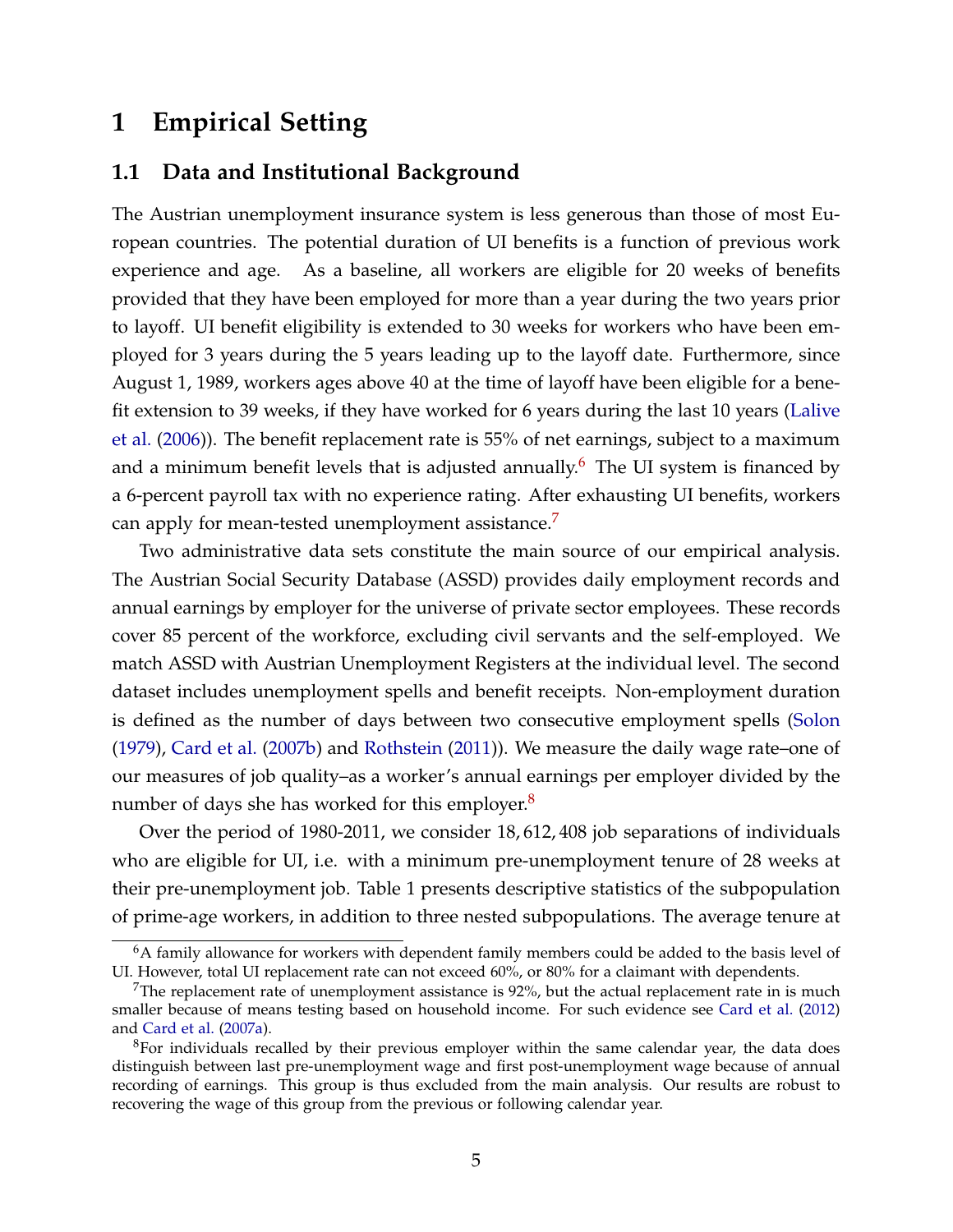<span id="page-5-0"></span>separation is around 3.5 years, and the average non-employment duration is 12 weeks. Column 2 excludes individuals who take up UI benefits more than 28 days after the date of job separation, thus eliminating voluntary quitters who are subject to a 4-week waiting period [\(Card et al.](#page-22-1) [\(2007a\)](#page-22-1)).

In order to isolate the change in UI duration from 30 to 39 weeks, column 3 includes all agents eligible for 30(39) weeks of UI if they are below(above) the age of 40, i.e. workers who have been employed 60% of the last 5 and 10 years. Our estimate sample, Column 4, includes all workers who have been laid off after the introduction of the law of August 1, 1989. This includes 1, 738, 787 job separations. Relative to the average laidoff agent in column 2, they have 41 weeks (30 percent) longer tenure at the time of layoff and they experience a wage drop of 4 percent, i.e. twice larger in magnitude.

#### **1.2 Research Design**

To evaluate the effects of UI benefit extension, we posit the following model that exploits the age-base discontinuity in the Austrian UI eligibility rule:

$$
y_i = \gamma \times 1 \left( age_i \ge 40 \right) + f^a \left( age_i \right) + f^b \left( age_i \right) \times 1 \left( age_i \ge 40 \right) + \eta_i,\tag{1}
$$

where age is measured at the time of layoff. The design is a sharp RD since the running variable *age* strictly determines UI duration in our sample. In fact, the potential benefit duration is 9 weeks longer for agents older than 40, conditional on having been employed at least 60% of the time within both the last 3 and the last 5 years. The two unknown functions  $f^1$  and  $f^2$  are assumed to be smooth. Under the identification assumption that  $\eta_{t,i}$  does not change discontinuously at age 40, the estimate of  $\gamma$  is unbiased even in the absence of controls for observable factors  $X_i$ . In the result section, we report the estimates with and without controls to increase precision. Following [Lee and Lemieux](#page-24-2) [\(2010\)](#page-24-2), all figures contain both the true underlying functions and several realizations of *η*.

The estimation results presented in the paper focus on specifications where  $f^a$  and *f <sup>b</sup>* are polynomials of degree 2 over a ten-year bandwidth. In the online Appendix, we present several robustness checks. Table *A*102 assesses the robustness with respect to the choice of polynomial degree and bandwidths. It further provides the two set of additional results when the bandwidth are selected according to [Imbens and Kalyanaraman](#page-23-5) [\(2011\)](#page-23-5) and [Calonico et al.](#page-22-4) [\(ming\)](#page-22-4). For each optimal bandwidth, we provide the conventional and bias-corrected RD estimates, as well as the conventional and robust variance estimators following [Calonico et al.](#page-22-4) [\(ming\)](#page-22-4). For each method, Table *A*102 reports the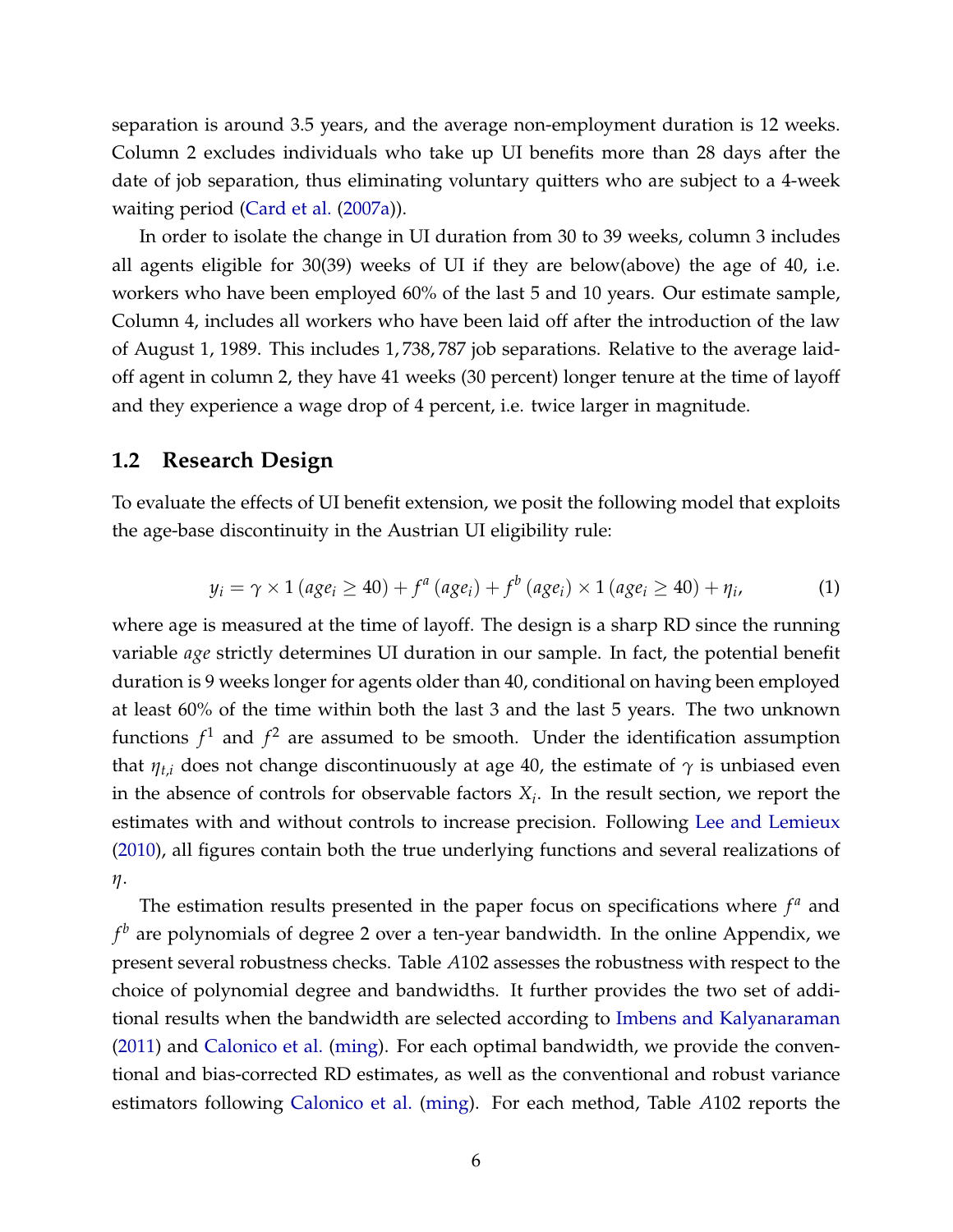<span id="page-6-1"></span>results as well as the optimal bandwidth and the order of the local-polynomial used.

If there is strategic timing of layoff, one might be concerned about the validity of the identification assumption. Following standard practice, we implement two sets of tests. First, we look for evidence of bunching in the frequency of layoffs around the 40-year age threshold. Second, we investigate changes in the sample composition at the threshold using observable characteristics. In this regard, we investigate both the existence of a discontinuity in pre-determined observables and examine whether predicted outcomes evolve smoothly with respect to age. In general, none of our tests detect a sign of strategic timing of layoff.

Figure Ia plots the histogram of the age distribution at layoff at the annual level. As we can see in the figure, the distribution evolves smoothly over the threshold.<sup>[9](#page-6-0)</sup> Figure Ib plots the mean logarithm of monthly wages in the pre-unemployment jobs against age to asses that pre-determined observables evolve smoothly around the 40-year threshold. Appendix Table *A*101 reports regression results checking for discontinuities with several other observables. Most coefficients are estimated to be a precise zero, thus confirming the visual perception. As a more concise statistics, Figures A1 and A2 in the online Appendix plot composite covariates indices, derived from predicting our main outcome variables – non-employment duration and wage change – against age. The associated estimates of the RD specifications are reported in Appendix Table *A*5. The results for all covariates in Appendix Table A101 and composite covariates indices (predicted outcomes) are somewhat sensitive to the choice of bandwidth and polynomial degree. [If there is any discontinuity, it seems to be of small economic magnitude, leading to a negative selection in wage growth, which stems from longer tenured workers. In sum, there is no evidence of detectable manipulation in the timing of layoff or compositional changes around the cutoff that hinder our design. This is aligned with prior evidence on the absent of strategic layoffs in Austria [\(Card et al.](#page-22-1) [\(2007a\)](#page-22-1)). These tests support the identification assumption underlying the RD design.]

One advantage of the policy discontinuity we are studying is that data predating the age-based UI eligibility rule, which was installed in 1989, is available. Figure II exploits the pre-reform period to verify that there was no discontinuity in non-employment duration or wage growth at the cutoff before the rule was implemented. Online Appendix Table *A*110 presents the corresponding regression estimates focusing on two control groups: (i) agents laid-off before 1989 shown in Figure II, and (ii) workers who were laid off after the 1989 reform, but are not eligible for the nine-week benefit extension at the

<span id="page-6-0"></span><sup>9</sup>Figure *X* in the online Appendix investigates the potential manipulation at a finer level and shows the same pattern. The patterns in the figure stem from seasonality in both timing of birth and layoff.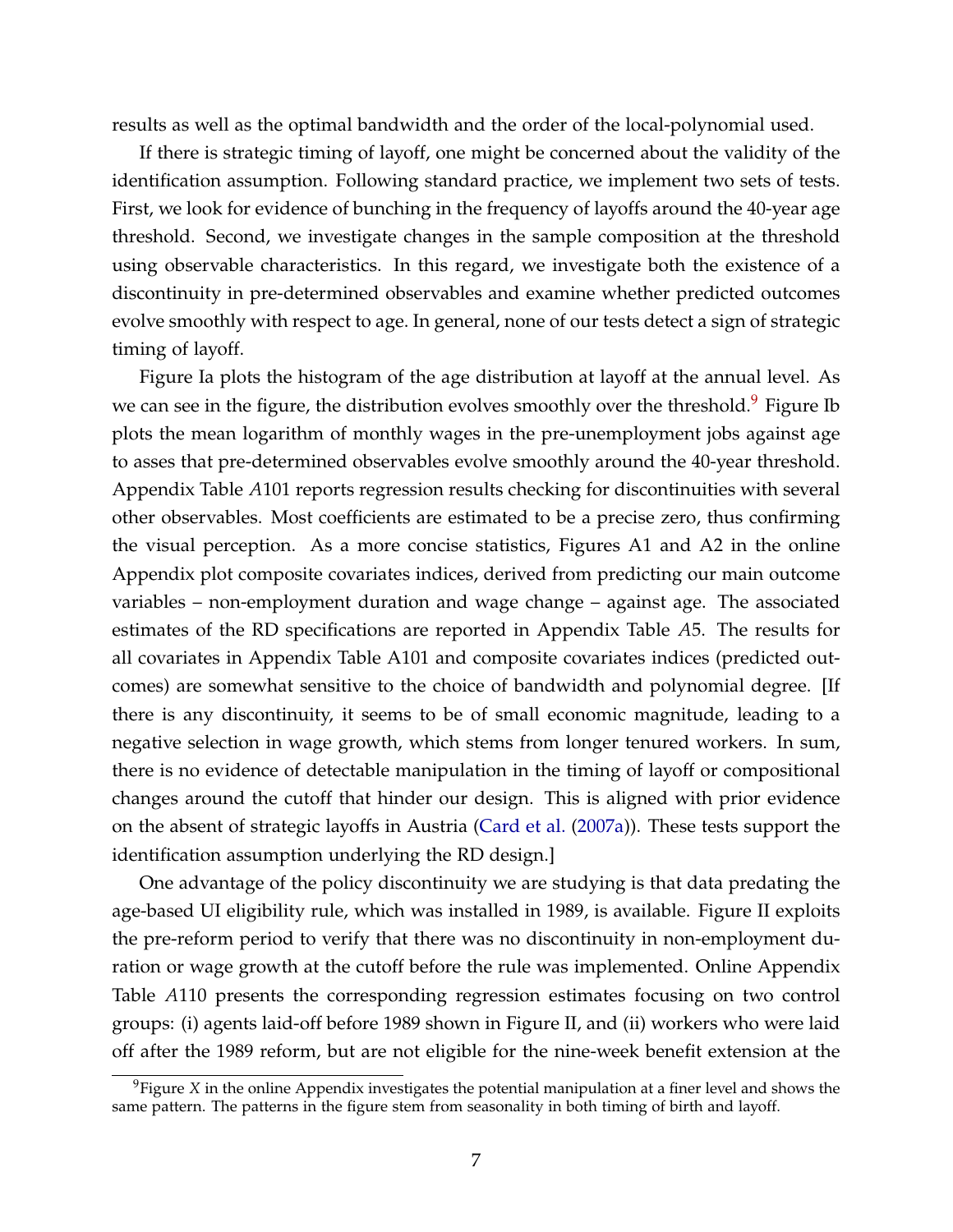age of 40 because of their relatively short work history. For both control groups, we find no evidence of a discontinuity in any of the outcome variables.

## <span id="page-7-0"></span>**2 Positive UI Effect on Reemployment Wage**

Figure III illustrates the effect of the extension in the potential duration of UI benefits from 30 to 39 weeks on non-employment duration. Figure IIIa plots average nonemployment duration against age at layoff. The two lines shown in the graph represent quadratic fits. The discontinuity observed at the thresholds corresponds to an approximate increase of 2 days in the average non-employment duration in response to the increase in UI duration. Column 1 of Table 2 presents the corresponding coefficient estimate.<sup>[10](#page-7-1)</sup>

An alternative way of measuring the UI effect on non-employment duration is via the hazard rate of finding a job. Figure IIIb illustrates the effect of the benefit extension on the probability of finding a job within the first 39 weeks after layoff. As confirmed by the regression estimates in Table 2, the benefit extension decreases the chance of finding job within the first 30 weeks by one percentage point, and within the first 39 weeks by 1.3 percentage points (Columns 2 and 3 of Table 2). The fact that the jobfinding rates decreases during the first 30 weeks, where the UI generosity has not been changed, suggests that workers are forward looking. Table 2 also presents result with non-parametric controls for a set of calendar time, firm and individual characteristics. These results confirm the previous findings that agents stay jobless longer, once they are eligible for a longer UI.

Does the UI benefit extension affect the quality of jobs that workers eventually find? Figure IV illustrates the effect of the benefit extension on wage changes between the pre- and post-unemployment jobs. Figure IVa shows a positive discontinuity at the cutoff, corresponding to a 0.44 percentage point increase (Column 4 of Table 2). Since pre-unemployment wages evolve smoothly at the threshold [\(Section 1\)](#page-3-1), the effect of the benefit extension on wages can also be detected as a discontinuity in reemployment wages. Consistently, the corresponding RD regressions lead to a similar, but less precise estimate (Column 5 of Table 2).

Once we control for the full set of covariates, the coefficient estimates in columns 4

<span id="page-7-1"></span> $10$ Unemployment spells are censored at 2 years when the UI effects are stabilized (Appendix Figure *A*5). In contrast to common practice, the mere fact that the UI extension does not have a statistically significnt effect on the survival rate by time *t* is not sufficient for censoring the spells at *t*. The reason is that a censored average is the sum of survival rates, that is  $\mathbb{E}(X|X < t) = \int_0^t (S(x)/S(t)) dx$ , where *X* is non-employment duration, *S* (*x*) is the survival function, and *t* is the censoring level.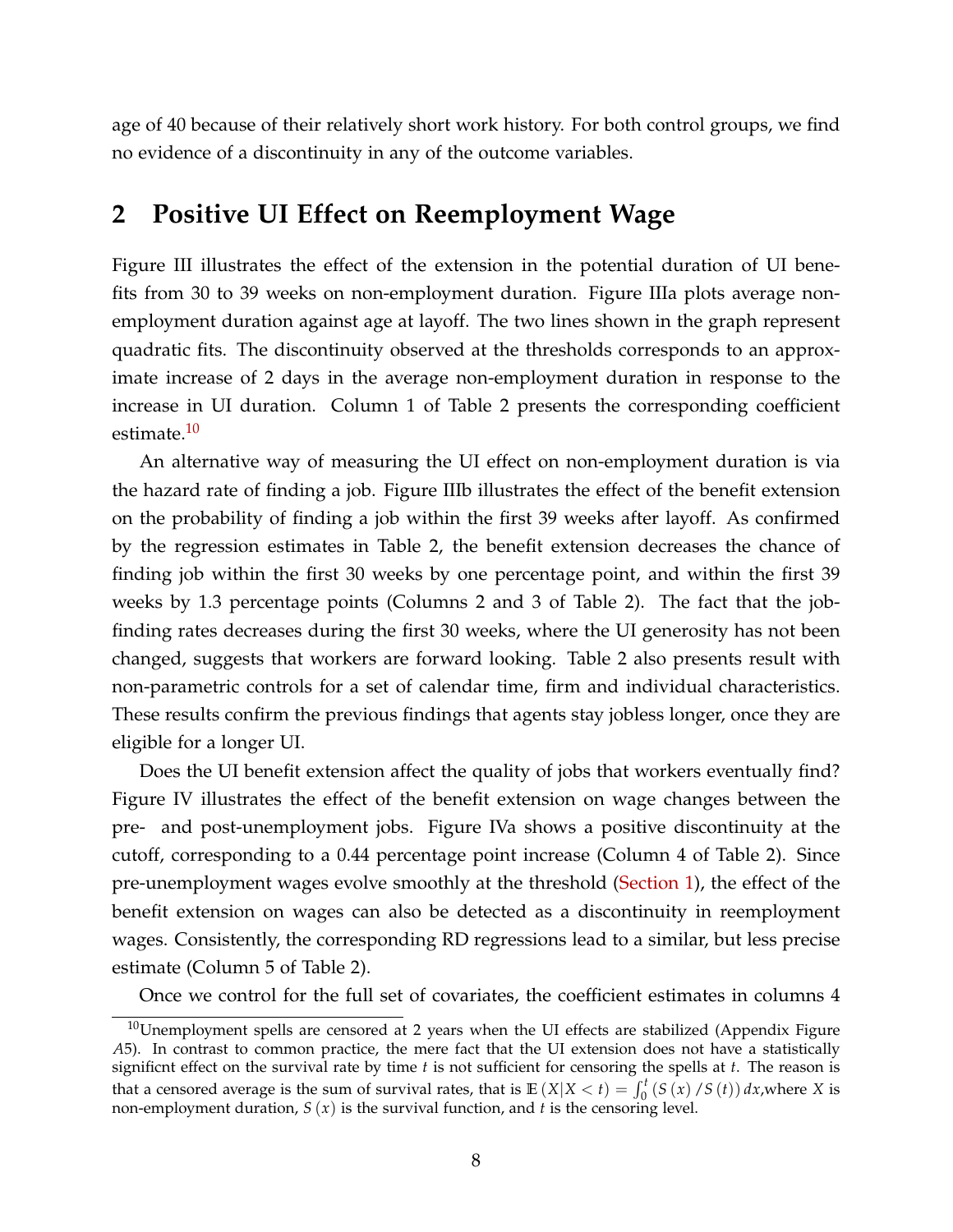<span id="page-8-2"></span>and 5 become very similar. Column 6 of Table 2 further studies the wage effect of the UI benefit extension by focusing on the nominal wage effect, comparing the reemployment wage with the 50% of the pre-unemployment wage. Given a replacement of 55%, this is similar to comparing the reemployment wage to the UI benefit level. We find that having access to nine additional weeks of UI benefits increases the chance of accepting a job with a wage above the UI benefit level by 0.39 percentage points. This result is in the spirit of predictions from job ladder models à la Burdett where unemployed workers will accept the first job offer above the UI benefit level and then search for a better paying job [\(Burdett](#page-22-5) [\(1978\)](#page-22-5)). We will investigate this further in [Section 4.](#page-15-0)

In sum, our results document that additional weeks of UI benefit eligibility increase reemployment wages. The most important implication of this finding is that it rejects the hypothesis that unemployment is a state of leisure consumption and the unemployed can find a job whenever they desire. In this case, a more generous UI would have no effect on job quality. Our findings thus provide direct evidence for the existence of significant search frictions in the labor market, which motivate a need for insurance.

#### *Is the order of magnitude of the wage effect reasonable?*

Consider the problem faced by an unemployed worker in our sample, who decides whether she should be more selective and search less intensively during the UI period. The worker knows that this strategy will lead to longer unemployment, but it might result in a better job. In this benchmark case, the agent maximizes her expected income (risk-neutral and no labor/search disutility). More importantly, we abstract from any duration dependence, i.e. stationary environment. The unemployed agent weighs the benefit and cost of an additional day of search: She would lose the daily net wage,  $(1 - \tau)$  *w*, part of which will be compensated by the UI benefit, *b*, and, potentially she finds a job paying a higher wage, that is

<span id="page-8-1"></span>
$$
(1 - \tau) w = b + L (1 - \tau) \Delta w \tag{2}
$$

where *L* is the post-unemployment job duration in days.<sup>[11](#page-8-0)</sup> Equation ([2](#page-8-1)) implies that the wage gain from marginal search should be  $\frac{\Delta w}{w} = \frac{1-\rho}{L}$  $L^{\mu}$ . Using an average net replacement rate of  $\rho = \frac{b}{w(1-\tau)} = 55\%$  and an average post-unemployment job tenure of  $L = 567$ days from the sample, the marginal wage gain should, on average, be 0.07%. This leads to a marginal wage gain of 0.14% for 2 additional days of search, which should be

<span id="page-8-0"></span> $11$ Table 3 shows that the wage effect lasts within the first post-unemployment job and there is no effect on tenure. We thus assume *L* to be equal to the new job tenure and ignore the term  $(1 - \tau) w \Delta L$ . More precisely, *L* should be equal to how long the increase in wage will last. We are also ignoring discounting given the short horizon of the problem, i.e.  $\frac{1-\exp(-rL)}{r} \simeq L$  when  $r = 5\%$ .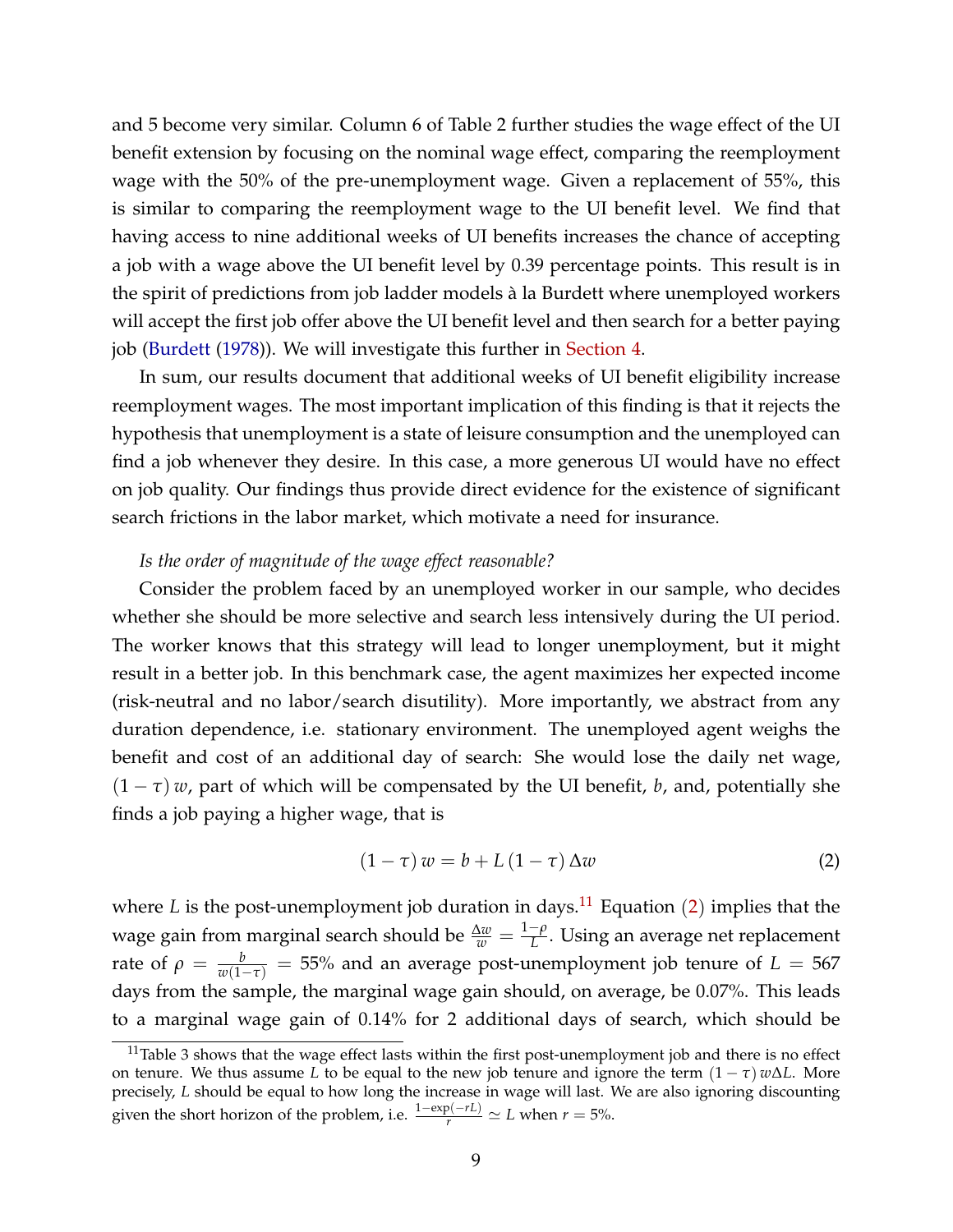<span id="page-9-4"></span>compared to 0.5% from Table 2. Although this benchmark case is based on several simplifying assumptions, it suggests that the estimated wage effect is of the same order of magnitude as the one expected from an optimizing agent.

## <span id="page-9-0"></span>**3 Reconciling Empirical Findings**

In standard job search models, a more generous UI system leads to higher job quality, since the UI benefit allows agents to be more selective and look for better jobs [\(ROGER-](#page-24-3)[SON et al.](#page-24-3) [\(2005\)](#page-24-3)). This prediction is in line with the estimated positive UI wage effect in [Section 2,](#page-7-0) but it is at odds with the prior empirical literature, which mainly finds zero and, at times, negative wage effect. In this section, we solve this apparent puzzle. In [Section 3.1,](#page-9-1) we develop a partial-equilibrium directed-search model with duration dependence where the UI wage effect is the result of two offsetting forces, so that its magnitude and direction are not theoretically determined. The model further guides us to empirically explain different estimates of the UI wage effect across studies [\(Section](#page-13-0) [3.2\)](#page-13-0) and predicts who are the agents most affected by a UI benefit extension ( [Section](#page-14-0) [3.3\)](#page-14-0).

### <span id="page-9-1"></span>**3.1 Search Model with Duration Dependence**

In our directed search model, unemployed workers choose the type of job they want to apply for in each period among a set of posted offers. They know that the job-finding rate,  $\lambda$ , depends on their selectivity, i.e. is decreasing in the value function of being employed *V*, and is increasing in search effort, *s*. For now, we assume workers live hand-to-mouth. In this case, the value of being unemployed, denoted by *U*, is given by

<span id="page-9-3"></span>
$$
U(t) = \max_{\substack{V,s\\ \lambda=E(V,s,t)}} \lambda V + (1-\lambda) \left( u \left( b \left( t \right) \right) + \beta U \left( t + 1 \right) \right) - \psi \left( s \right),\tag{3}
$$

where  $u(.)$  is the flow utility of consuming benefit  $b(t)$ ,  $\psi(s)$  the disutility of search, *t* the time since layoff and *β* the discount factor. Note that jobs can differ in many dimensions. If we assume that jobs differ only on one dimension, e.g. wage, selectivity is equivalent to choosing a target wage, *w τ* .

Similar to McCall's random search model, this is a partial equilibrium framework.<sup>[12](#page-9-2)</sup>

<span id="page-9-2"></span><sup>&</sup>lt;sup>12</sup>Similar partial-equilibrium directed-search models are rarely used (for the only example that we are aware of see [Baily](#page-22-6) [\(1978\)](#page-22-6)). The focus of the literature on directed search has been the frictional unemployment created by the lack of coordination among the unemployed [\(Montgomery](#page-24-4) [\(1991\)](#page-24-4), [Moen](#page-24-5) [\(1997\)](#page-24-5), and [Shimer](#page-25-4) [\(1996\)](#page-25-4)).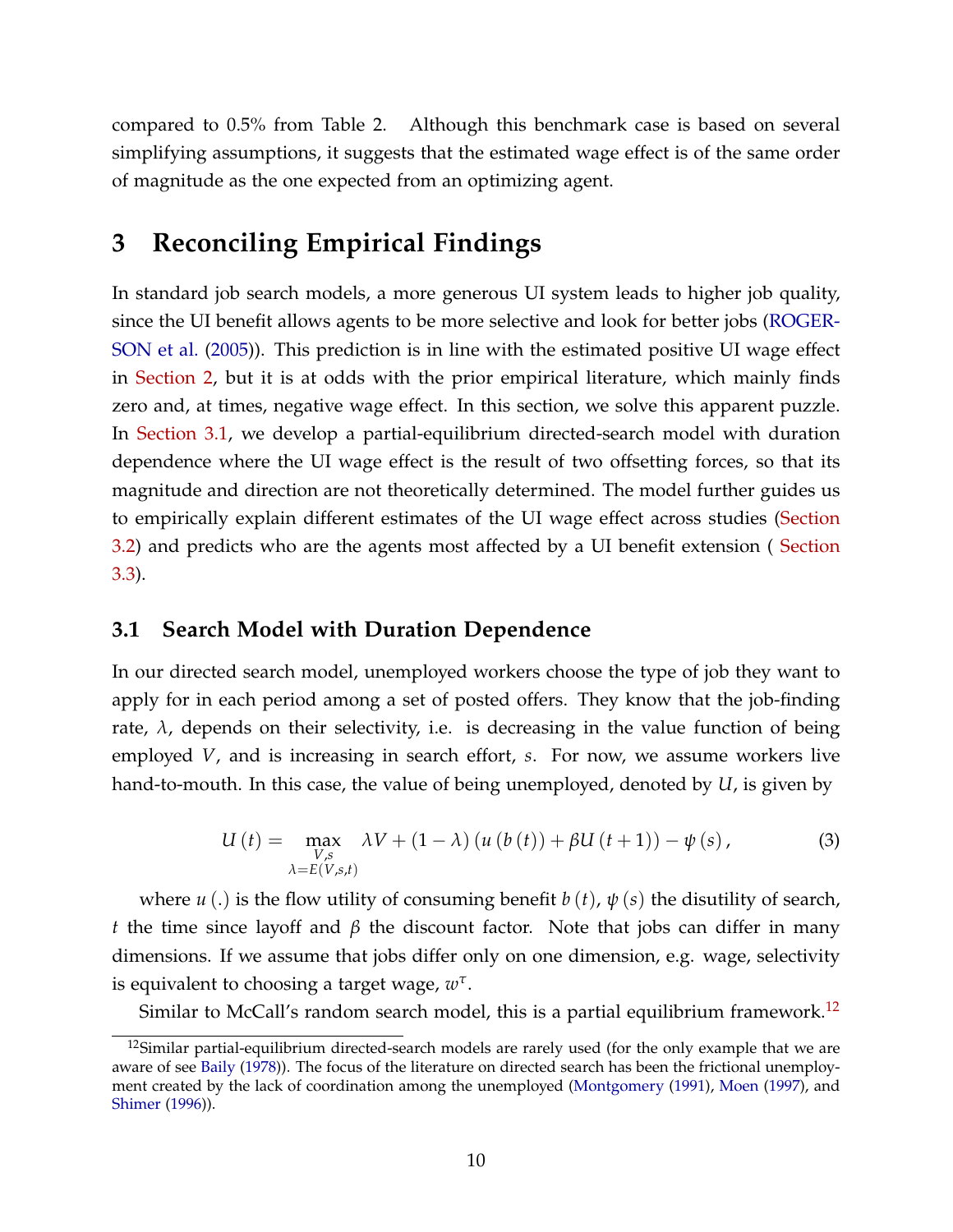<span id="page-10-3"></span>However, our setting is the polar opposite to random search models with respect to the information available about vacancies: here the agent applies to a specific known job, whereas in McCall she draw a random vacancy. The directed-search model thus matches the empirical fact that job-seekers often accept the first offer they receive.<sup>[13](#page-10-0)</sup> In reality, job advertisements do indicate wage ranges or other information about job quality. Unemployed workers apply for jobs, but they do not have a fixed minimum acceptable wage. The target wage is thus real, whereas reservation wage is merely a "theoretical construct ... not observed in the data" [\(Cox and Oaxaca](#page-23-6) [\(1990\)](#page-23-6)). This leads us to believe that the target wage should be easier to measure than the reservation wage. $^{14}$  $^{14}$  $^{14}$ From a theoretical perspective, a random search model would deliver similar results as presented here, but our target-wage model has the advantage of being more tractable (see online Appendix *A*3).

Two sources of duration dependence are incorporated in the agent's maximization problem ([3](#page-9-3)). The job-finding rate can vary over the unemployment spell, namely  $\lambda =$  $E(V, s, t)$ . This is a reduced form modeling of decreasing job opportunities, which we refer to as *structural duration dependence*. [15](#page-10-2) Duration dependence can also be caused by the UI system if the benefit level is a function of time,  $b(t)$ . In practice, this is almost always the case given that most UI systems have a limited benefit duration.

### *How does a change in UI generosity affect expected job quality?*

To answer this question, it is useful to write the expected re-employment job quality *V e* in recursive form as:

$$
V^{e}(t) = \lambda(t) V^{\tau}(t) + (1 - \lambda(t)) V^{e}(t+1), \qquad (4)
$$

where  $V^{\tau}(t)$  denotes the optimal target job at time *t* after layoff, the solution of opti-

<span id="page-10-0"></span> $13$ For empirical evidence see [Clark and Summers](#page-22-7) [\(1979\)](#page-22-7). For a discussion of information structure differences, see [Salop](#page-25-5) [\(1973\)](#page-25-5).

<span id="page-10-1"></span> $14$ In fact, the accepted wage observed in survey or administrative data is the target wage of the last period of unemployment. However, reservation wages are never captured in administrative data. In order to measure target wages during the unemployment spell, a survey should ask the unemployed about their most recent job application. To measure reservation wages, surveys ask about the minimum acceptable wage in case of an offer. In practice, the latter question cannot be asked without reference to the target job. For instance, the May 1976 Supplement to the Current Population Survey first asks "What kind of work were you looking for?", before asking "What is the lowest wage you would accept for this type of work?" (For other examples, see [Rosenfeld](#page-24-6) [\(1977\)](#page-24-6) and [Krueger and Mueller](#page-23-7) [\(2011\)](#page-23-7)).

<span id="page-10-2"></span><sup>&</sup>lt;sup>15</sup>The theoretical literature has considered to many examples of such duration dependence, such as losing social contacts, diminishing idle human capital (e.g. [Pissarides](#page-24-7) [\(1992\)](#page-24-7), [Acemoglu](#page-21-1) [\(1995\)](#page-21-1), [Ljungqvist](#page-24-8) [and Sargent](#page-24-8) [\(1998\)](#page-24-8)), screening (e.g. [Lockwood](#page-24-9) [\(1991\)](#page-24-9), Moscarini 1997), ranking models [\(Blanchard and](#page-22-8) [Diamond](#page-22-8) [\(1994\)](#page-22-8)), and stock-flow approach (e.g. Coles and Smith). For related empirical evidence, see [Kroft et al.](#page-23-8) [\(2013\)](#page-23-8) and [Autor et al.](#page-22-9) [\(2013\)](#page-22-9).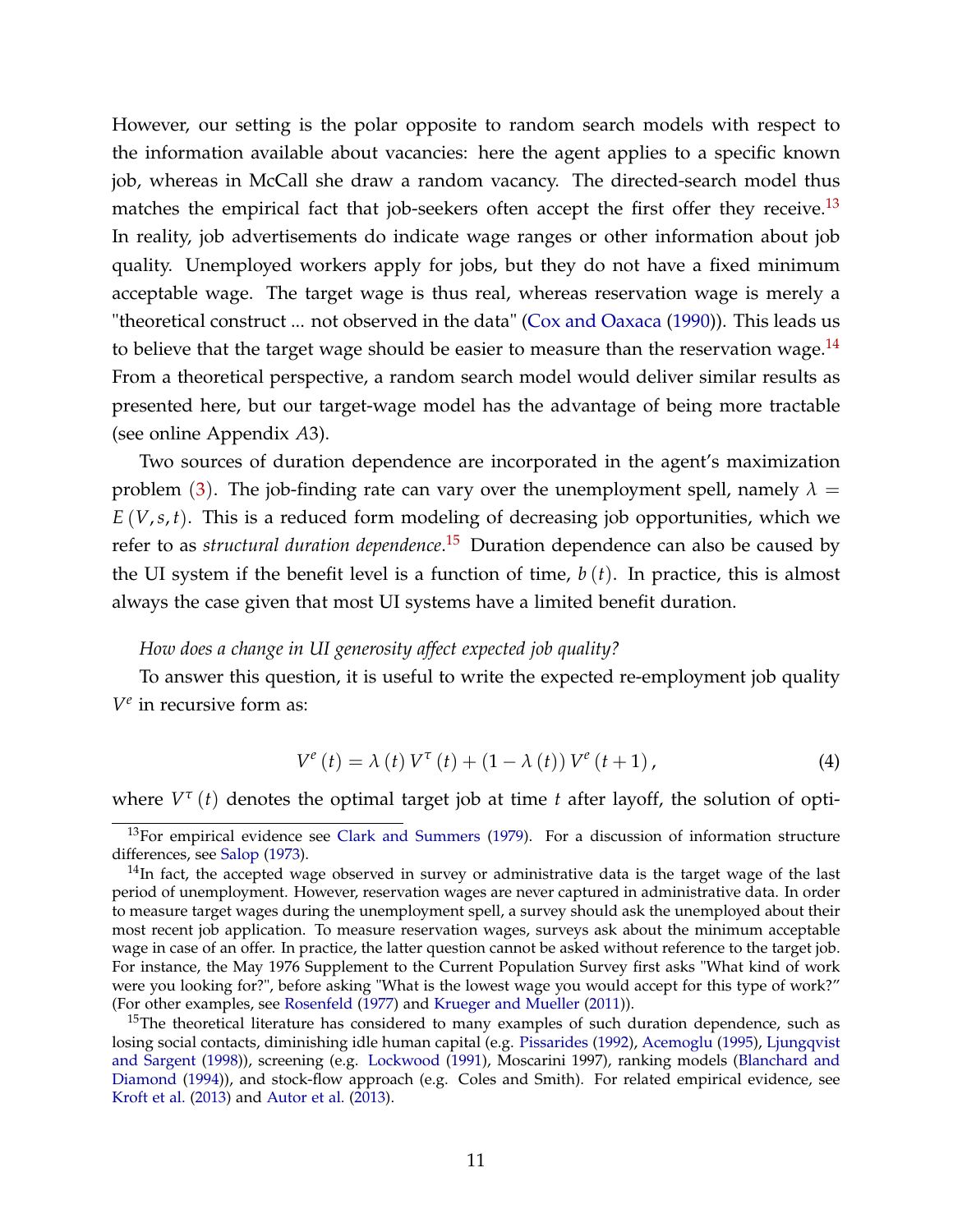mization  $(3)$  $(3)$  $(3)$ , and  $\lambda(t)$  the resulting job-finding rate. If we assume that jobs only differ in one dimension, i.e. wage, the same equation holds for the wage. As job quality is synonymous with wage in this case, we use both interchangeably from here on.

We start by considering a case without duration dependence,  $b(t) = b$  and  $E_t =$ 0. Here a worker targets the same job independently of her unemployment duration,  $V^e(t) = V^{\tau}(t) = V^*$  for all *t*, implying that a change in the timing of finding a job has no effect on the expected wage. In response to an increase in the benefit level in the first period after layoff, agents become more selective and increase their target wages. This leads to a change in expected wage of  $\lambda$  (0)  $V^\tau_{b(0)}$  (0), which is always positive.

With a negative duration dependence,  $b_t \leq 0$  or  $E_t \leq 0$ , the target job quality will be decreasing over the unemployment spell, so that  $V^{\tau}(0) > V^e(1)$ . A benefits extension still increases the expected wage through the selectiveness effect. But duration dependence reduces the expected wage because longer unemployment duration leads to lower target wages. The effect of an increase in the initial period benefit level on expected wage is the sum of two offsetting forces:

<span id="page-11-0"></span>
$$
V_{b(0)}^{e}(0) = \lambda (0) V_{b(0)}^{\tau} (0) + \lambda_{b(0)} (0) V_{b(0)}^{\tau} (0) + \lambda_{b(0)} (0) (V^{\tau} (0) - V^{e} (1)),
$$
\n(5)  
\nUI Wage Effect  
\nSelectric  
\nEffect  
\nDuration Effect  
\nDuration Depen.

where lower case letters refers to partial derivative. Equation  $(5)$  $(5)$  $(5)$  reveals two insights about the UI wage effect: First, any duration dependence contributes to the negative force, diminishing the positive part of the UI wage effect through higher selectivity. In particular, a limited UI duration creates a negative duration dependence and thus a negative force. We will show that the negative force can theoretically prevail even in the absence of structural duration dependence. Second, keeping the selectivity constant, a higher search margin increases the negative force, and thus reduces the UI wage effect by increasing the UI duration effect. We will return to this point, as duration and wage effects are two main UI effects measured in the literature, and the predicted negative relation between them can thus be tested across prior studies and within our sample [\(Section 5\)](#page-18-0). But first, let us generalize these intuitions for the effect of a change in initial UI benefits to the case of any change in the UI schedule, including the case of UI benefit extension.

<span id="page-11-1"></span>**Proposition 1** *The simultaneous effect of a change in the UI benefits in period t after layoff on expected job quality in the same period can be written as*

$$
V_{b(t)}^{e}(t) = \lambda(t) V_{b(t)}^{\tau}(t) + \lambda_{b(t)}(t) (V^{\tau}(t) - V^{e}(t+1)).
$$
 (6)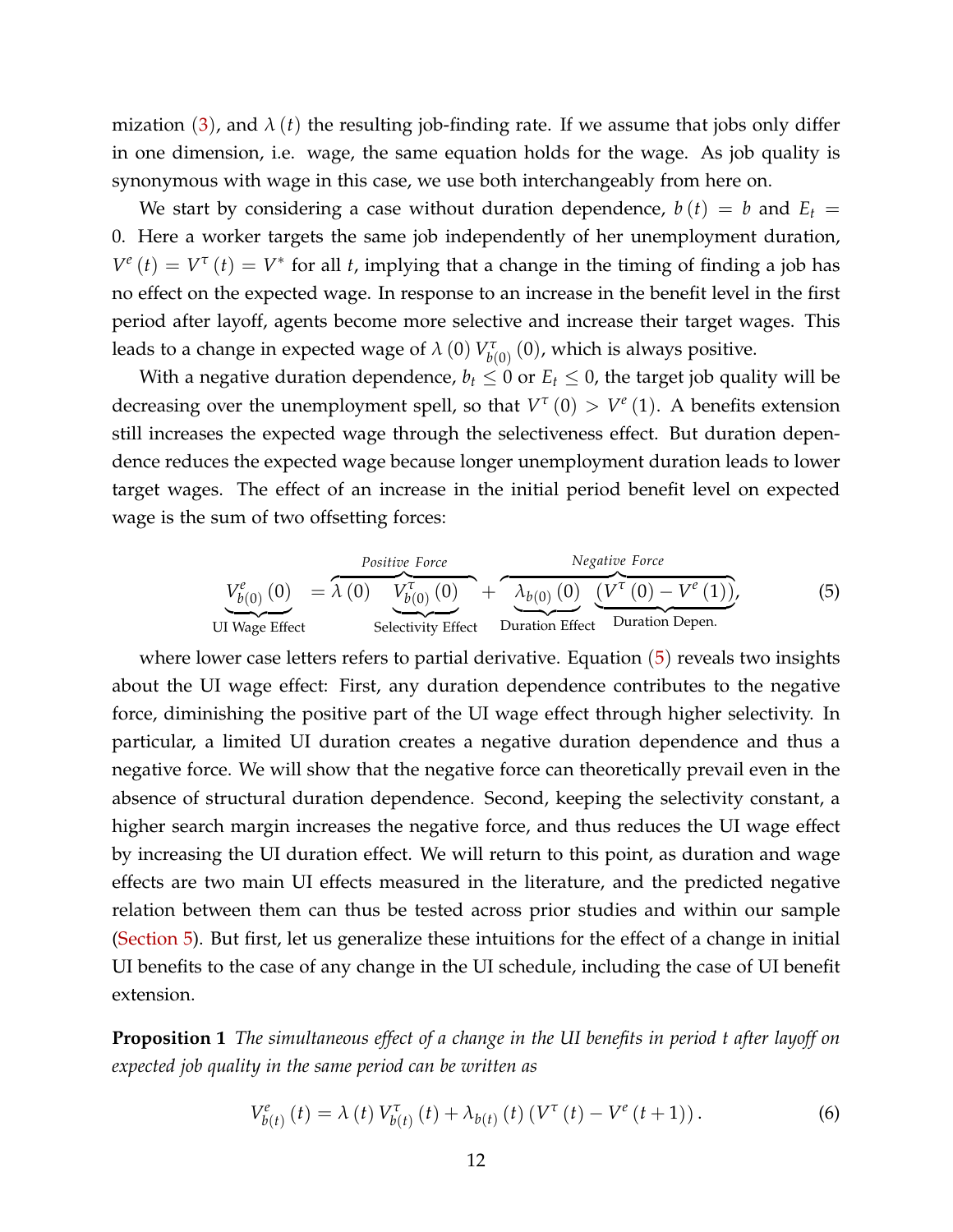<span id="page-12-2"></span>*The forward-looking effect of a change in UI benefits at time t on expected job quality at time k*  $(t \geq k)$  *can be written as the discounted sum of the simultaneous effects of UI changes on job quality,*

<span id="page-12-0"></span>
$$
\frac{\partial V^{e}(k)}{\partial u\left(b\left(t\right)\right)} = \sum_{k \le i \le t} \beta^{t-i} S\left(k, i-1\right) S\left(i+1, t\right) \frac{\partial V^{e}\left(i\right)}{\partial u\left(b\left(i\right)\right)}.\tag{7}
$$

*where the discounting is based on discount factor β, as well as S* (*k*, *t*)*, the survival likelihood between k and t.*

To see the intuition, we focus on the case where  $k = 0$ , so that the left-hand side of ([7](#page-12-0)) is the effect of a change in benefits at time *t* on initial expected job quality. This corresponds exactly to the effect we measure empirically in [Section 3.](#page-9-0) A change in benefits at time *t* affects the agents' search decisions – the quality of targeted jobs, as well as the job-finding rate – in each preceding period. Each of these changes then is discounted by the likelihood of reaching that period,  $S(0, i - 1)$ . [Proposition 1](#page-11-1) shows that the effect of these changes on the initial expected job quality can be written as a weighted sum of simultaneous UI-benefit effects on the expected job quality of each period,  $\frac{\partial V^{e}(i)}{\partial u(b(t))}$ , where the weights are related to the importance of the change in UI benefits at time *t* from the eyes of the unemployed agent at time *i*. More precisely, the weights take into account both the time-discounting, *β t*−*i* , and the survival likelihood until time  $t$ ,  $S$  ( $i + 1$ ,  $t$ ).

The simultaneous effects are weighted by the survival likelihood because an agent is less likely to benefit from a change in future UI benefits, the further she is from the affected period(change). UI benefit extension creates an option value of search, since if a worker finds a job, the option of future UI benefits is lost. Continuing to search preserves that option.<sup>[16](#page-12-1)</sup> For this reason, the effect of an UI benefit extension on job quality is proportional to the survival likelihood until benefit exhaustion. This implies that the discussed negative correlation between the wage and duration effects of a change in the initial level of UI also holds true for an UI benefit extension once the survival likelihood of exhaustion is kept constant. [Section 5](#page-18-0) investigates this prediction. The option value of search depicted in [Proposition 1](#page-11-1) also implies that in response to a benefit extension, agents' reactions should be stronger, the closer they get to the time of UI exhaustion. [Section 6](#page-21-2) will investigate this prediction.

#### *Can more generous UI lead to lower job quality?*

<span id="page-12-1"></span>This will be the case if the negative force due to duration dependence prevails. At

 $16$ This is similar to the "option value of work" idea of [Stock and Wise](#page-25-6) [\(1990\)](#page-25-6) in the case of retirement decisions.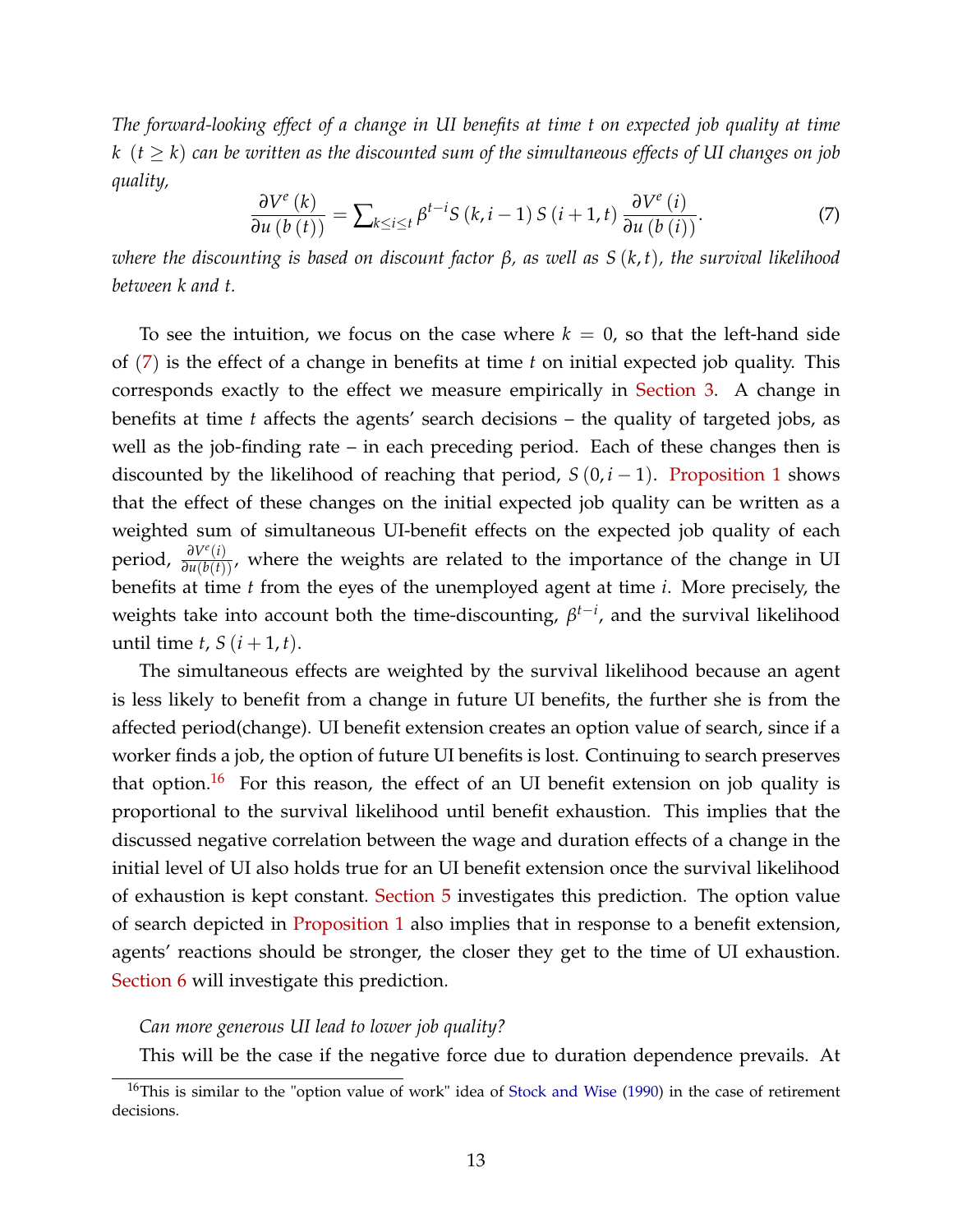<span id="page-13-2"></span>a first glance, this appears counter-intuitive since agents internalize the cost of longer unemployment, lowering their job opportunities and future earnings. However, the negative force can theoretically prevail because agents are not maximizing future earnings. We show this intuition with an example. Assume that the job-finding rate is given by *λ* =  $as^{1-\sigma}$  exp  $\left(-\frac{V}{\rho}\right)$  $\int$  with  $\rho > 0$ ,  $\sigma \in (0,1]$ , and  $a = ((1-\sigma)\rho)^{-(1-\sigma)}$ . Further assume that agents are risk-neutral,  $u(c) = c$ , and that the environment is stationary after the initial period,  $b(t) = b1_{t=0} - \Delta b$ , and  $\rho(t) = \rho 1_{t=0} - \Delta \rho$ . In the online appendix, we shows that using the **[Proposition 1](#page-11-1)** the UI wage effect can in this case be written as:

<span id="page-13-1"></span>
$$
V_{b(0)}^{e}(0) = \lambda(0) \left(1 - \frac{\Delta b + \Delta \rho}{\sigma \rho}\right).
$$
 (8)

As jobs only differ in wage here, the left-hand side can simply be written as  $\frac{1}{1-\beta}w^e_b$  $_{b\left( 0\right) }^{e}\left( 0\right) .$ 

Equation  $(8)$  $(8)$  $(8)$  implies that the UI wage effect is negative whenever the total duration dependence (UI-driven or structural) is strong enough, i.e. when ∆*b* + ∆*ρ* > *σρ*. In the absence of structural duration dependence, the UI wage effect can still be negative if the duration dependence created by a time-varying UI benefit is strong enough, i.e. ∆*b* > *σρ*. In other words, the UI wage effect is negative when the base UI system creates enough non-stationarity. The reason for a negative wage effect is that agents maximize expected consumption, which takes into account wage when employed but also UI benefits when unemployed.

Furthermore, Equation ([8](#page-13-1)) reconfirms that a higher search margin, ceteris paribus, leads to a lower UI wage effect. More formally, the more elastic is the hazard rate with respect to search effort, i.e. the lower is  $\sigma$ , the higher is the negative force relative to the positive one. It is important to note that all these results based on Equation ([8](#page-13-1)) are unchanged, if risk-neutral agents are able to save. They also hold if agents are risk averse but face complete markets, i.e. the existence of employment-status contingent loans. This is due to that fact that in all these cases agents are maximizing discounted income.

### <span id="page-13-0"></span>**3.2 Prediction I: Wage vs. Non-employment Duration Effects**

How can we reconcile the presented positive UI wage effect with the fact that prior literature finds mainly zero and, at times, negative effects? In fact, the main body of literature has not found any UI effect on job quality. For instance, three recent papers using quasi-experiment designs and administrative data provide estimates of the UI wage effect that are not significantly different from zero [\(Card et al.](#page-22-1) [\(2007a\)](#page-22-1), [Lalive](#page-24-0) [\(2007\)](#page-24-0) and [Van Ours and Vodopivec](#page-25-0) [\(2008\)](#page-25-0)). In contrast, [Schmieder et al.](#page-25-1) [\(2013\)](#page-25-1) find a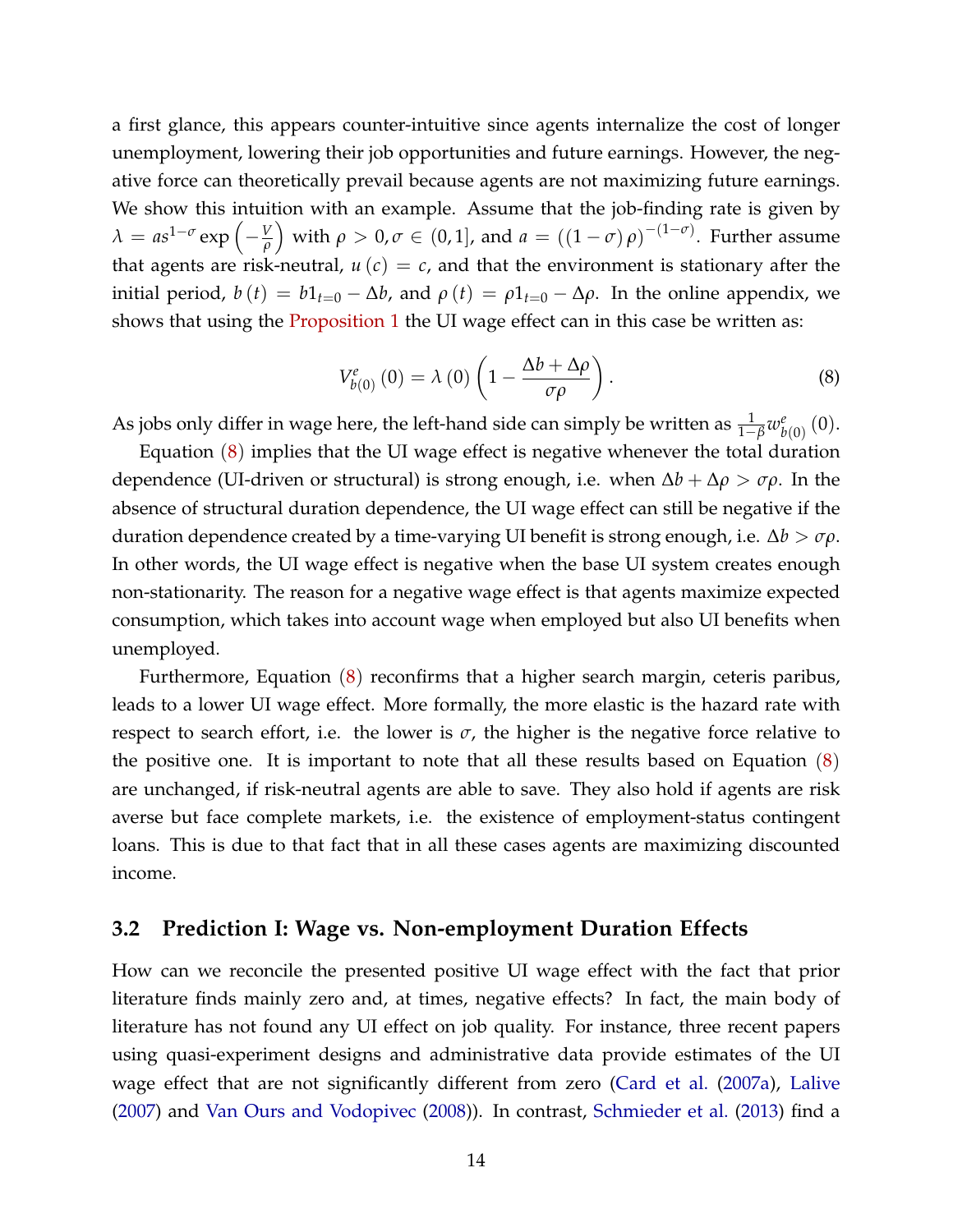<span id="page-14-3"></span>*negative* UI wage effect.[17](#page-14-1)

Can the negative relation between wage and non-employment duration effects reconcile different estimates of the UI wage effect in the literature? The first panel in Figure V provides a meta-analysis of a set of relatively precise estimate of the UI wage effect.<sup>[18](#page-14-2)</sup> All these studies also provide estimates of UI effects on non-employment duration. Figure Va confirms that studies with a higher estimated UI non-employment effect also estimate a smaller UI wage effect.

We also provide a test for the negative relation between the UI effect on non-employment duration and wage in our population. Ideally, we would like to estimate both elasticities for each agent, and then investigate the correlation between these two elasticities. However, given our RD design, we can only estimate each elasticity in a subpopulation. We first use pre-determined observable characteristics to generate subpopulations. More precisely, partitions are based on either using categorical variables, e.g. gender, occupation, industry, etc., or quantiles of continuous variables, e.g. pre-unemployment tenure, work experience, etc. For each subsample, we replicate the RDD estimate of the UI effects on non-employment duration and wage. The correlation between these two sets of estimates informs us about the potential correlation at the individual level.

Figure Vb plots 465 estimates of the UI effects on non-employment duration and wage from the different subpopulations. The scatter plot shows a negative correlation and the fitted line represents a slope of statistically significant -.00066. This confirms the negative correlation between UI wage and non-employment effect in the meta-analysis of Panel a. We conclude from our analysis of Figure V that the heterogeneity in relative importance of search and selectivity margins seems to create enough variation to explain the different UI wage effect elasticity in the literature.

### <span id="page-14-0"></span>**3.3 Prediction II: Option Value of Search**

We presented two testable implications of the option value of search idea in [Section](#page-15-0) [4.](#page-15-0) First, as unemployed workers approach week 30 of unemployment, the UI effect on

<span id="page-14-1"></span> $17$ Using Austrian data, [Card et al.](#page-22-1) [\(2007a\)](#page-22-1) results are based on a tenure-based RD design, while [Lalive](#page-24-0) [\(2007\)](#page-24-0) is the first paper exploiting an age-based RD design in this context. [Van Ours and Vodopivec](#page-25-0) [\(2008\)](#page-25-0) use an experience-based difference-in-difference approach in Slovenia. [Schmieder et al.](#page-25-1) [\(2013\)](#page-25-1) use an agebased RDD in Germany. For a review of the pre-2000 literature, see [Addison and Blackburn](#page-21-0) [\(2000\)](#page-21-0), and for a more recent contribution, see [Le Barbanchon](#page-24-10) [\(2012\)](#page-24-10).

<span id="page-14-2"></span> $18$ Interestingly, all these relatively precise estimates are based on RDD methodology (see the above footnote). [Card et al.](#page-22-1) [\(2007a\)](#page-22-1) investigate an UI extension from 20 to 30 weeks, whereas [Lalive](#page-24-0) [\(2007\)](#page-24-0) investigates an extension from 39 to 52 weeks. The latter provides separate estimate for male and females. [Schmieder et al.](#page-25-1) [\(2013\)](#page-25-1) investigate the effect of two UI extensions, both for 6 months, one starting from 1 year, another from 1 year and a half.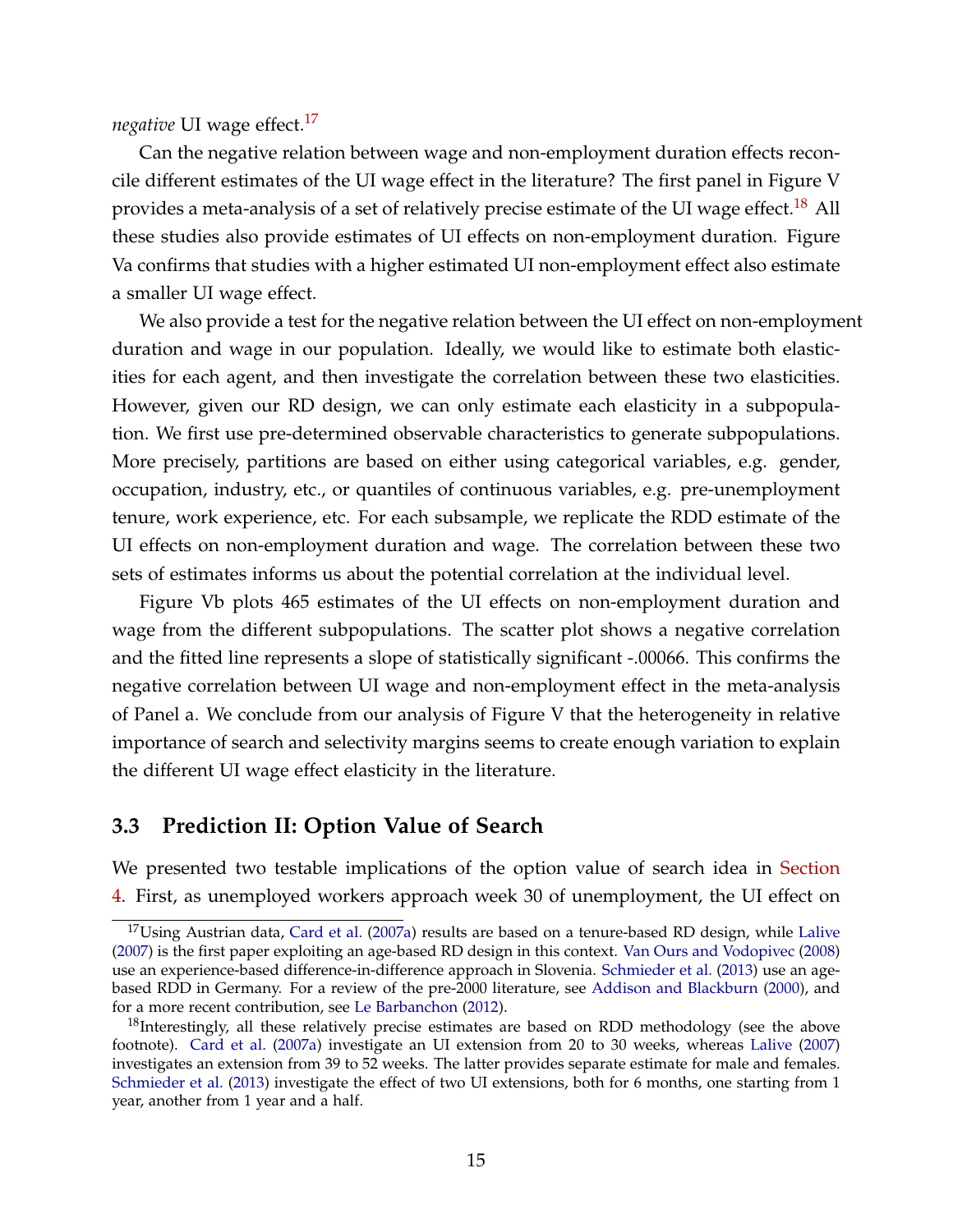<span id="page-15-3"></span>the job-finding rate and wages should increase. Figure VII and Figure VIII investigate this prediction by illustrating the evolution of the UI effect on the job-finding hazard and accepted wages during unemployment spell, respectively. Figure VII shows that as a result of the benefit extension, the job-finding hazard decreases during the first 30 weeks. This suggests that workers are forward-looking: the value of finding a job depends on the time to benefit exhaustion. We will discuss these results further in the online Appendix Section B2. Here we will focus on the UI wage effect.<sup>[19](#page-15-1)</sup>

Figure VIIIa graphically illustrates the wage change around the age of 40. The figure shows a clearly discernible jump of about 5 percentage points for wages of jobs started between 30 and 39 weeks after layoff. Figure VIIIb plots the RD coefficients from different regressions of wage changes for each month of non-employment duration. It suggests that an extension of UI benefit from 30 to 39 weeks increases the target wage of the agent, not only within that period but also immediately before the extension. This pattern reflects a combination of two factors: true responses in search decision and dynamic selection (Heckman critique). In fact, as shown by Figure II and Table 1, the non-employment duration itself is responsive to UI. If this response is correlated with wage changes, we are concerned that compositional changes drive the dynamic wage effects. As a partial remedy for this concern, Figure VIII shows that controlling for a rich set of observables barely changes the RD coefficients.

The second implication of the option value of search is that an UI extension should have a stronger effect on agents with a higher chance of using the UI extension, i.e. a higher survival rate until benefit exhaustion. This pre-determined probability of exhaustion leads to different option values of the search. We use an out-of-sample prediction of benefit exhaustion, based on a non-parametric regression of ex-ante characteristics of workers and firms.[20](#page-15-2) Table *A*4 in the online Appendix shows that the UI wage effect in our sample stems entirely from the group with a large predicted benefit exhaustion likelihood. In sum, we interpret Figures VIII as suggesting that the effect of UI extension is more pronounced for workers getting close to benefit exhaustion.

# <span id="page-15-0"></span>**4 Mechanisms Underlying the Positive UI Wage Effect**

Which mechanisms drive the positive UI wage effect estimated in Section 3? We provide three empirical findings to shed light on this question.

<span id="page-15-1"></span> $19$ For other investigatation of the UI effect on search decisions conditional on unemployment duration see [Centeno and Novo](#page-22-10) [\(2011\)](#page-22-10), [Caliendo et al.](#page-22-11) [\(2013\)](#page-22-11), [Schmieder et al.](#page-25-1) [\(2013\)](#page-25-1).

<span id="page-15-2"></span><sup>&</sup>lt;sup>20</sup>The prediction is based on observations out of the estimate sample in order to avoid the problem of over-fitting [\(Abadie et al.](#page-21-3) [\(2013\)](#page-21-3)).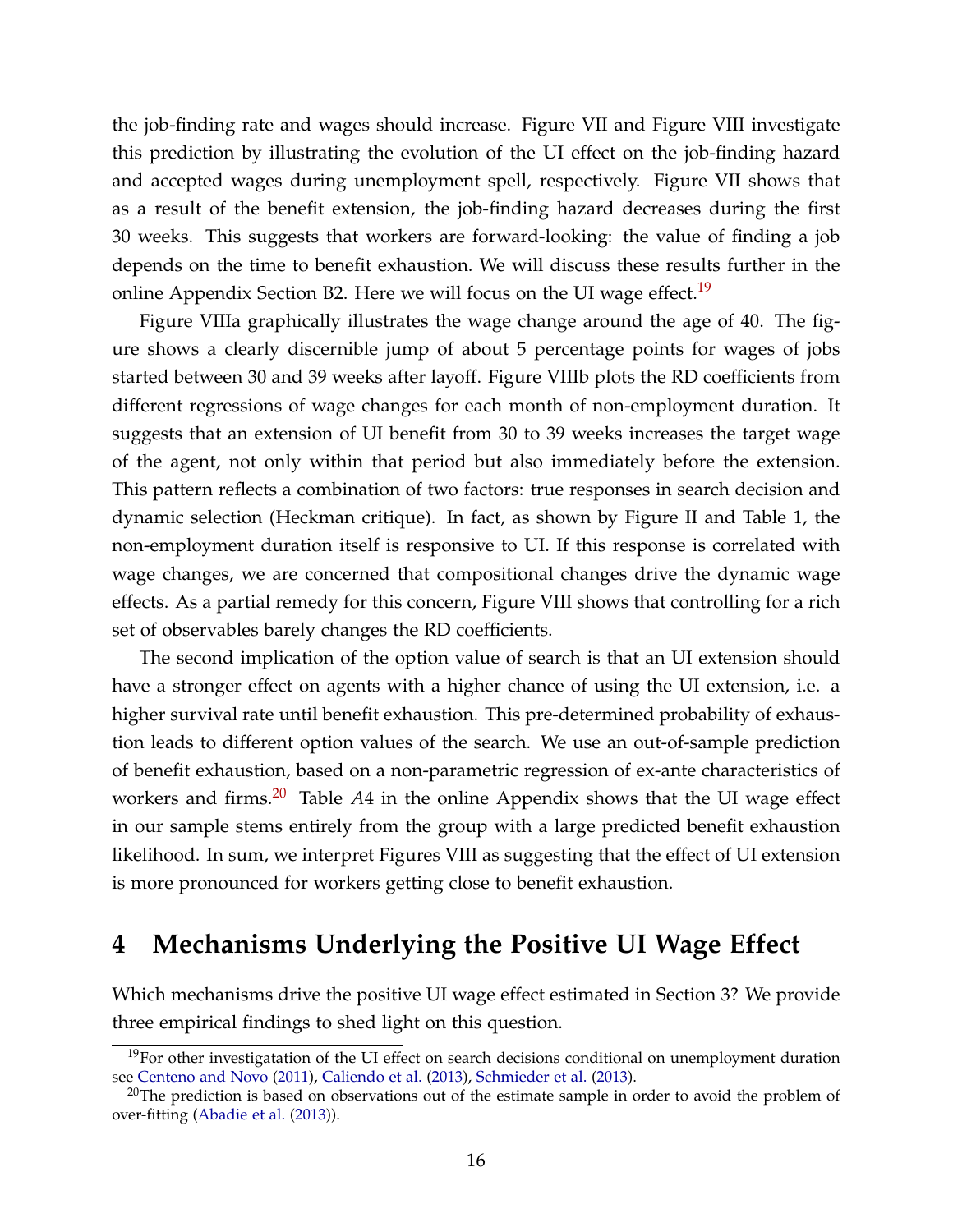## <span id="page-16-1"></span>**4.1 UI Benefit Extension Attenuates Wage Drops**

We have shown that a more generous UI system leads to jobs with higher wages on average. Now we would like to know whether this positive UI wage effect is due to a lower likelihood of a wage drop or an increase in the likelihood of a wage raise relative to the pre-unemployment job. Figure VI shows that the benefit extension attenuates the probability of large wage drops, and increases the likelihood of obtaining mild wage raises, but it has no effect on the likelihood of substantial wage raises. In particular, we estimate a series of RD models for the probability of experiencing wage-growth in specific intervals (PDF) across the distribution and plot the coefficient estimates along with the confidence intervals in panel b. Panel a replicates the same exercise for the CDF of the wage growth distribution. For instance, panel b shows that the UI benefit extension affects the likelihood of experiencing a wage drop of 40 to 60 percent by around 0.3% (left y-axis) from a base of 4% (right y-axis).

Figure VI shows that the likelihood of experiencing a wage drop of more than 40% decreases by 0.5% due to the benefit extension, while the likelihood of achieving a wage raise of below 10% increased by the same amount, with no effect on the distribution of larger wage raises.

Different potential mechanisms may cause the non-uniform UI effect across the wage distribution. One plausible explanation is that UI helps the unemployed avoid part-time employment. Or workers are not looking for jobs with wages below their UI benefit level while on UI, either because of relatively easy on-the-job search [\(Burdett](#page-22-5) [\(1978\)](#page-22-5)) or reference dependence [\(DellaVigna et al.](#page-23-9) [\(2014\)](#page-23-9)). In this case, the 55% average net replacement creates the pattern observed in Figure VI. The latter interpretation can also explain why the UI effect is more substantial between 30-39 weeks after layoff as discussed in [Section](#page-0-2) [6.1.](#page-0-2)

## **4.2 UI Benefit Extension Affects Firm-Sorting**

Do workers use the extended UI benefits to find better-paying firms, or do they find a better-paid job within the same type of firm? Our approach to answer this question is to compare post-unemployment firm characteristics of workers below and above the age cutoff in our RD model.<sup>[21](#page-16-0)</sup> Workers who are eligible for a UI benefit extension are shifting toward 'better' firms: they find jobs in larger firms, with higher proportions

<span id="page-16-0"></span> $21$  For example, instead of using a worker's post-unemployment wage in the new job as the dependent variable, in our RD design, we now use the average wage of workers of the new firm in the last 2 years prior to her hiring.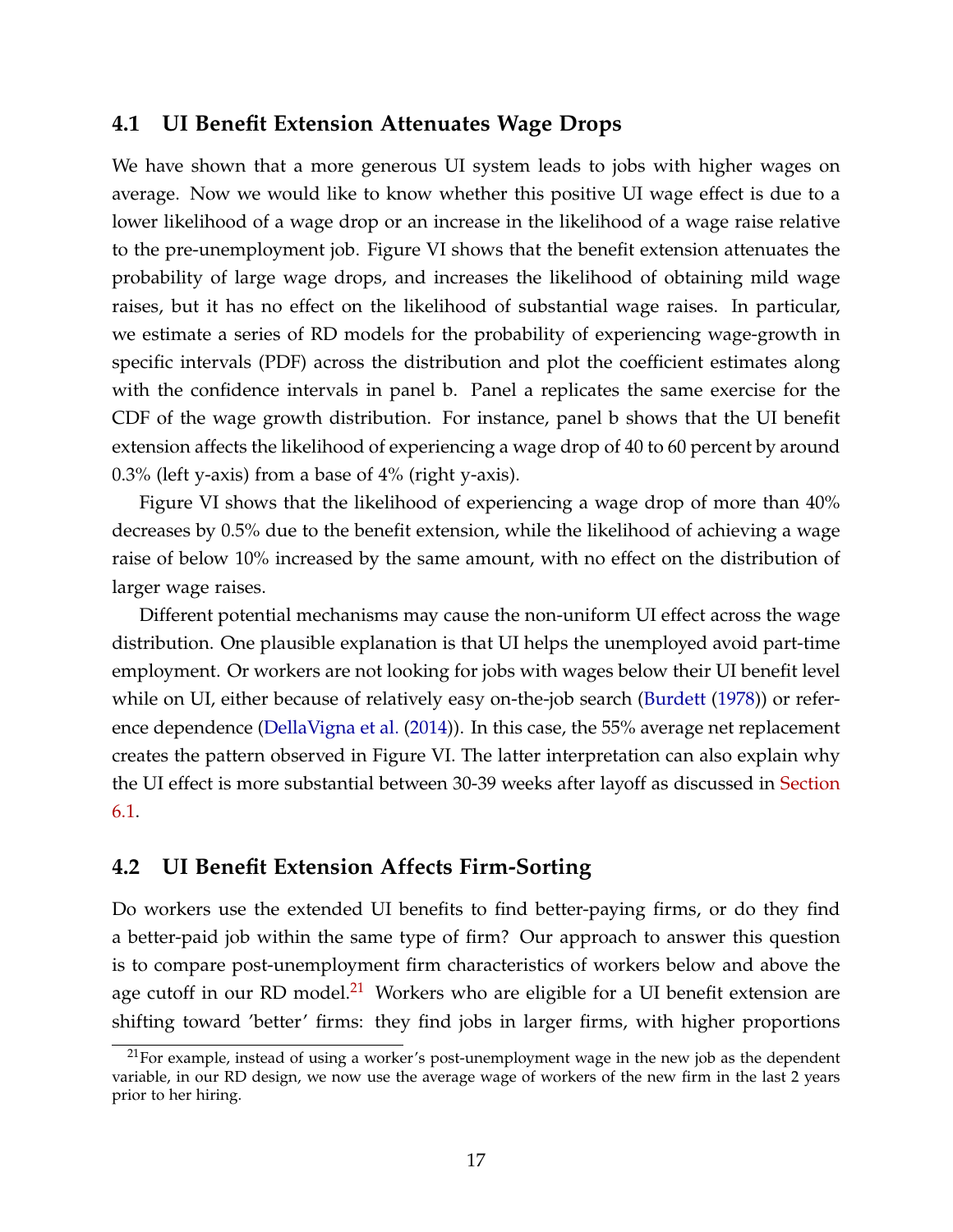<span id="page-17-3"></span>of male and older workers, which on average pay higher wages to all their workers, even when controlling for individual characteristics (Columns 1, 3, 4 and 6 of Table 3, respectively).[22](#page-17-0) However, most of the estimates are not precise enough to allow firm conclusions about the degree to which the UI wage effect is driven by firm sorting. We conclude that a more generous UI affects the sorting of employees across firms.<sup>[23](#page-17-1)</sup>

To interpret our results, we divide the potential drivers of the UI wage effect into three categories: (i) UI affects wages without changing the assignment of workers and jobs, e.g. by changing workers' bargaining power at the expense of capital or other workers, (ii) UI affects employee-employer assignments, i.e. subsidizing search leads to better matches [\(Marimon and Zilibotti](#page-24-11) [\(1999\)](#page-24-11)), (iii) UI leads to the creation of better jobs, e.g. by changing the capital-labor ratio [\(Acemoglu and Shimer](#page-21-4) [\(1999\)](#page-21-4)) or by increasing the size of more productive firms [\(Acemoglu](#page-21-5) [\(2001\)](#page-21-5)). The presented evidence in Table 3 suggests that UI affects the type of firms that the unemployed will join. This is evidence for the second and third channels, and suggests that the UI wage effect is accompanied by the creation of better matches or better jobs, rather than an increase in workers' bargaining power.

### **4.3 Other Measures of Job Quality**

Although wage is arguably the main and most salient characteristic of a job, the prediction of the theory presented in [Section 4](#page-15-0) should theoretically apply to all job characteristics. Following the same RDD method, we now investigate the UI effect on other job quality measures observed in our administrative data. The UI benefit extension from 30 to 39 weeks does not have a statistically significant effect on either of those measures. In particular, the benefit extension has no effect on the duration of the new job (columns 1 and 2 in Table 4). $^{24}$  $^{24}$  $^{24}$  This is pertinent, as matching models predict that better jobs should,

<span id="page-17-0"></span><sup>&</sup>lt;sup>22</sup>Male workers are more likely to bargain with their employers, perhaps resulting in firms with higher proportions of male workers to pay on average higher salaries (For recent evidece and references see [Card](#page-22-12) [et al.](#page-22-12) [\(2014\)](#page-22-12)).

<span id="page-17-1"></span><sup>&</sup>lt;sup>23</sup>A more precise, but computationally demanding, approach would be to estimate the firms' component of the UI wage effect using the [Abowd et al.](#page-21-6) [\(1999\)](#page-21-6) methodology. This would allow us to decompose our estimated UI wage effect into three parts: The UI effect on individual fixed effects, on firm fixed effects and the residual. The first effect in this decomposition should be zero, given the validity of the RD design. In the current exercise, we increase the precision of within-firm averages by focusing on workers laid-off from firms with more than 10 employees, and exclude temporary layoffs, who often re-join their previous employer. Appendix Table A104 shows that this sampe restriction does not change the point estimates and increases the precision.

<span id="page-17-2"></span><sup>24</sup>See Appendix Table *A*7 for a further investigation of the effect on post-unemployment tenure. The lack of the UI effect on non-wage dimensions of job-quality is not driven by recals. In fact, focusing on the permanently laid-off workers barely changes the result in the Table 4.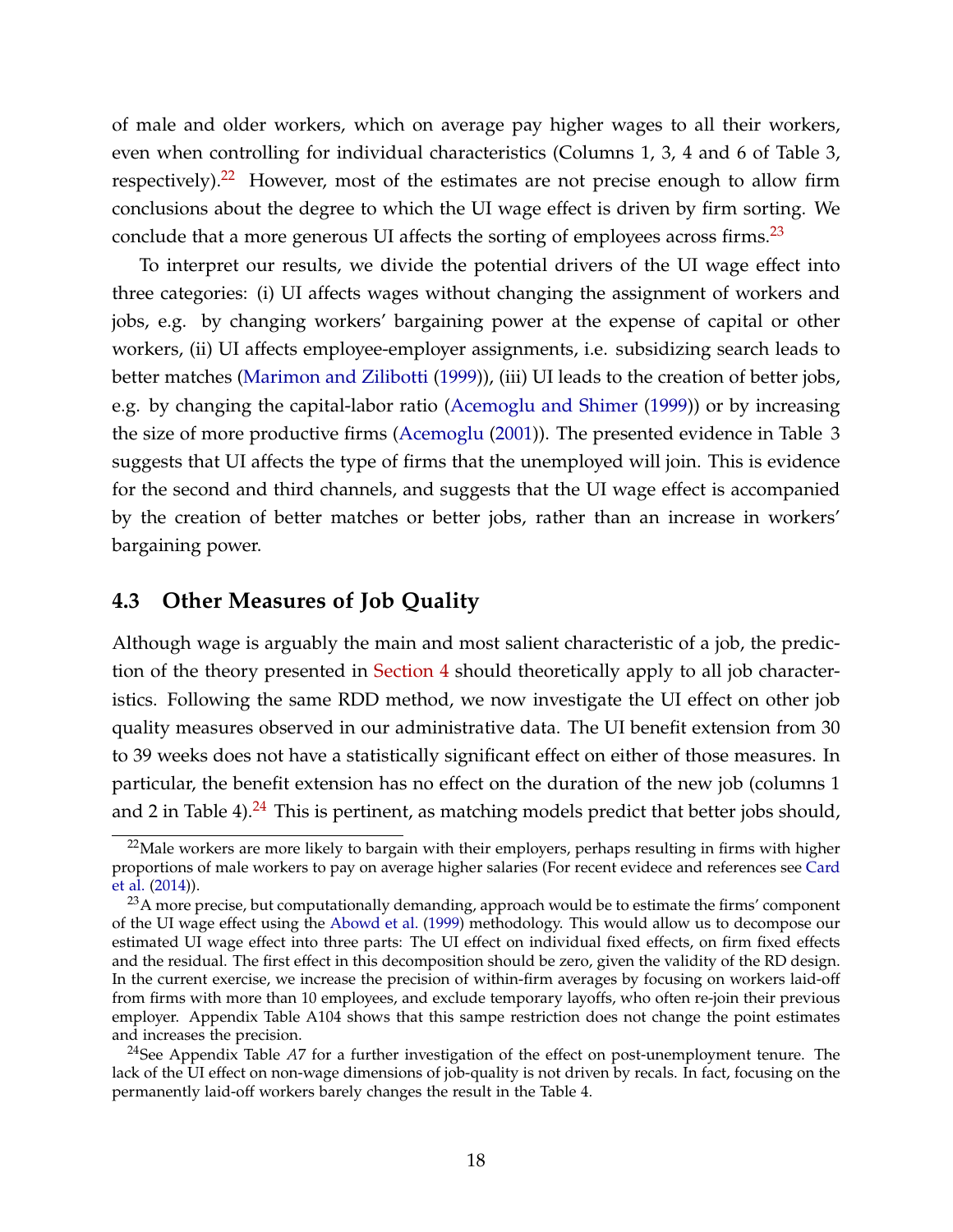<span id="page-18-3"></span>on average, last longer [\(Jovanovic](#page-23-10) [\(1979\)](#page-23-10)). Furthermore, we find a precise zero effect of the benefit extension on wage growth in the new job (column 3 in Table 4). The last four columns of Table 4 demonstrate that there is no significant effect of extended UI neither on the likelihood that unemployed agents are recalled, nor on the likelihood that they change occupation, industry, or geographical location.

[Given the quality of the data and the detected precise-zero UI effect, Table 4 suggest that UI has no economic significant effect on non-wage measure of job quality in our sample. In fact, Austrian data provide us a precise measure of all these measures of job quality, except occupation. The latter is measures only as blue vs. white collar. ] We conclude that the potential benefit duration, in our setting, has two main effects only: it lengthens the period of non-employment and increases the wage in the new job.

# <span id="page-18-0"></span>**5 Policy Implications**

Does the effect of UI on job quality change the optimal generosity (level and duration) of UI? This section answers this question using a sufficient statistic approach based on our estimated elasticities of [Section 2.](#page-7-0) Following the literature on optimal UI design, we neglect potential general-equilibrium effects of UI on non-UI-recipient workers.<sup>[25](#page-18-1)</sup> The last assumption holds true, for instance, if the wage gains stem from the creation of better matches or higher-wage jobs, but not if laid-off workers find higher-wage jobs at the expense of other workers. [Section 6.3](#page-0-2) suggests that empirical evidence supports this assumption.

Using our model in [Section 3,](#page-15-0) we consider a UI design problem in the presence of two real-world features of UI. First, a UI system with a fixed benefit level and limited benefits duration, *b* vs. *B*. [26](#page-18-2) Second, benefits are financed through a proportional tax on earnings. This is the case in most of the countries, in contrast to a lump-sum tax

<span id="page-18-1"></span><sup>&</sup>lt;sup>25</sup>Following the pioneering work of [Baily](#page-22-6) [\(1978\)](#page-22-6), prior literature mainly focued on UI effect on unemployment duration of eligible workers, neglecting both the effect on wage of eligible workers and UI effect on non-eligible workers. In contrast, we focus on *both* partial equilibrium effect of UI, namely on eligible workers' unemployment duration and job quality. However, still we abstract from potential general equilibirum effect. Recent papers studied general equilibrium effect [Hagedorn et al.](#page-23-11) [\(2013\)](#page-23-11), [Lalive et al.](#page-24-12) [\(2013\)](#page-24-12), [Landais et al.](#page-24-13) [\(2014\)](#page-24-13), [Marinescu](#page-24-14) [\(2014\)](#page-24-14), and [Di Maggio and Kermani](#page-23-12) [\(2015\)](#page-23-12).

<span id="page-18-2"></span><sup>&</sup>lt;sup>26</sup>This restrcition is realistic. "The duration of benefits is one of the most easily accessible policy tools for dealing with unemployment. While it is often difficult for Congress to agree on what to do about benefit levels or general eligibility rules when unemployment is high, benefit entitlement is frequently extended." [Holen](#page-23-3) [\(1977\)](#page-23-3). For study of an optimal dynamic of benefits, see [Shavell and Weiss](#page-25-7) [\(1979\)](#page-25-7), [Hopenhayn and](#page-23-13) [Nicolini](#page-23-13) [\(1997\)](#page-23-13) and [Shimer and Werning](#page-25-8) [\(2008\)](#page-25-8).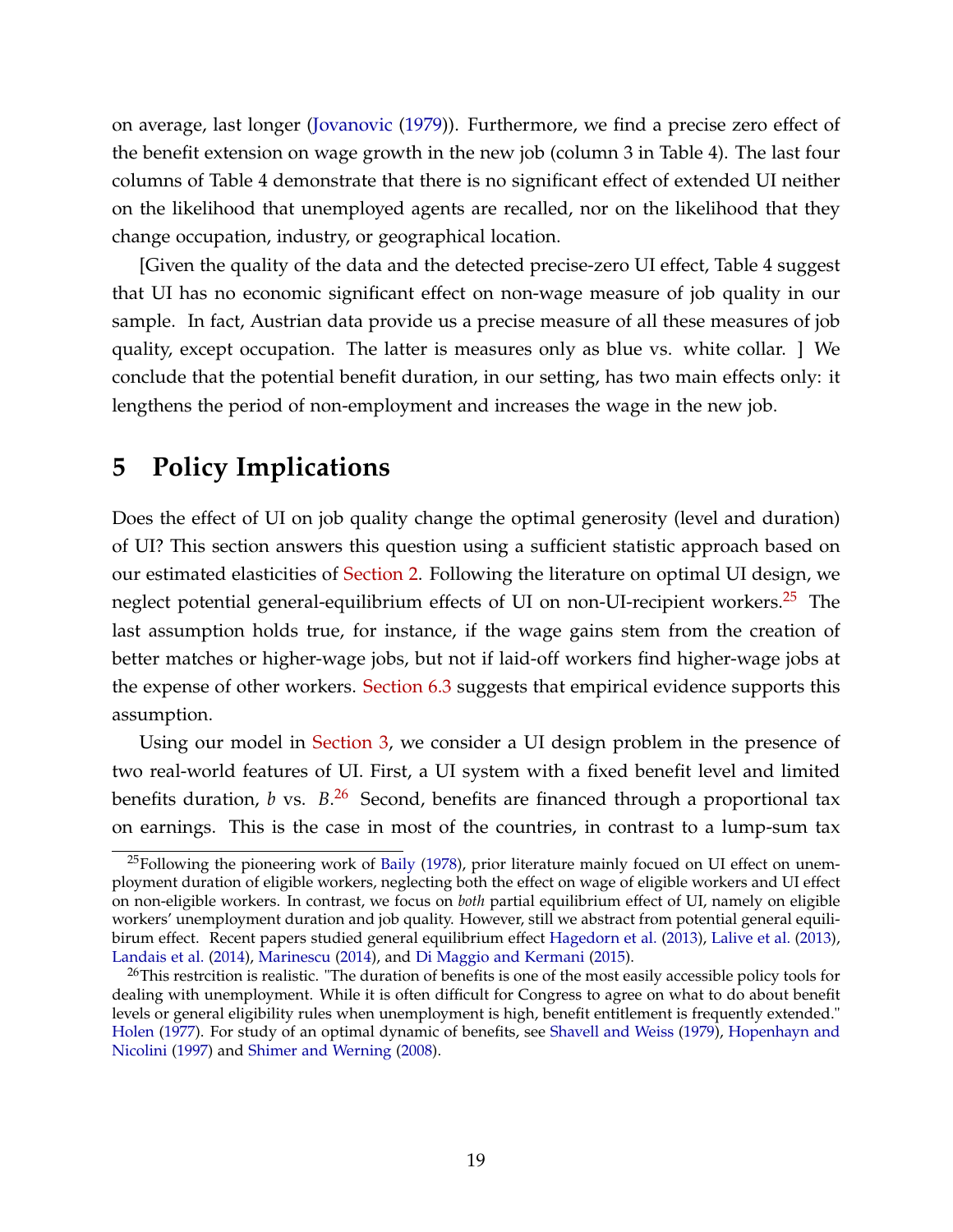assumed in the previous literature. The planner's budget constraint is

$$
\tau (1 - n) w^e - b\tilde{n} = 0,
$$
\n(9)

where  $n$  stands for the expected duration of non-employment,  $\tilde{n}$  stands for the expected non-employment duration covered by UI. The wage effect of UI only affects the welfare through its effect on the planner's budget constraint (fiscal externality) because of individual optimization, i.e. the envelope theorem. Traditionally, the main source of fiscal externality is through the UI non-employment duration effect. It is of interest to compare this fiscal externality with the externality arising from the new channel, i.e. the UI wage effect.

The welfare cost of a change in potential benefits duration is the fiscal externality, which can be decomposed into two parts:

$$
Fiscal Externality = \underbrace{\tau (1 - n) \Delta w^e}_{\text{Fiscal Externality}} - \underbrace{(\tau w^e \Delta n + b \Delta \tilde{n})}_{\text{Fiscal Externality}}
$$
(10)  
due to wage effect due to duration effect

The first term is the effect of the UI wage effect on the government budget, a positive fiscal externality. [Agents do not internalize that their search decisions has an externality as a change in reemployment wage implies a change in future labor income tax. This externality is directly due to the proportionality UI tax.] The second and third terms represent the traditional negative fiscal externality in case of limited UI duration: lower tax revenue due to longer non-employment and higher UI expenditure.

Our estimates from Table 2 show that a nine-week extension of UI benefit eligibility increases reemployment wages by .5 percentage points, and increases the average nonemployment spell,  $\Delta n$ , by two days. The change in  $\tilde{n}$  has two components, marginal and infra-marginal, equal to 1.5 and 6.4 days, respectively. Finally, the average postunemployment job tenure is 81 weeks (see [Section 1\).](#page-3-1) Inserting these values, we get  $\Delta GB = (20\% - 45\%)$  *w*<sup>e</sup>. This implies that the positive fiscal externality of the nineweek UI benefit extension is equal to 20% of the average weekly wage, as compared to the traditional negative moral-hazard externality of −45%. The overall fiscal externality is thus equal to −25%, only half as big as the externality of −45% if we had ignored the wage effect.

More generally, we can characterize the optimal UI design in the presence of two real-world features of UI: limited duration and proportional UI tax.

**Proposition 2** *(Optimal UI with limited duration) Suppose that the agent has a separable utility*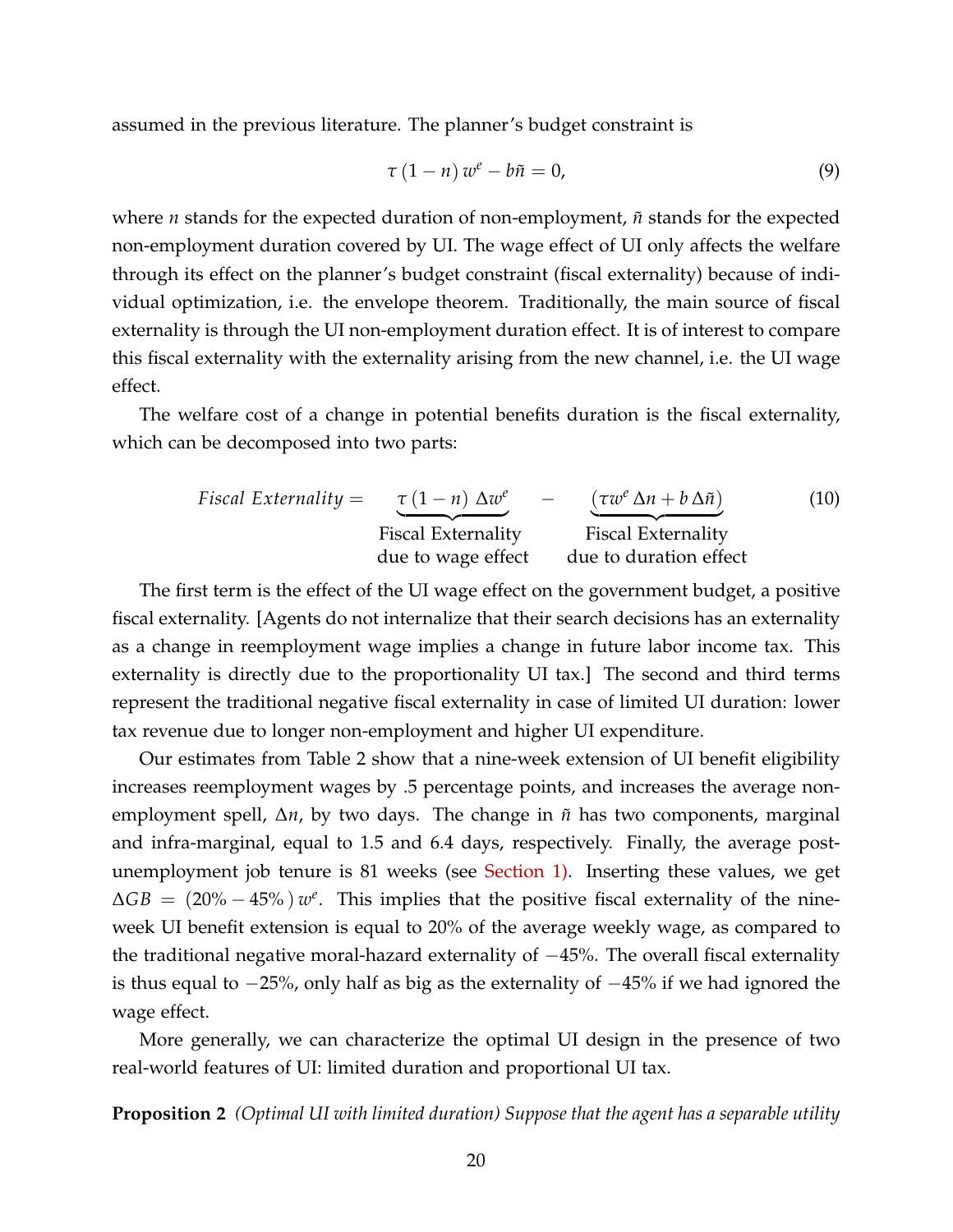<span id="page-20-2"></span>*between consumption and leisure*  $(u(c) - v(l))$ , and does not discount the future.<sup>[27](#page-20-0)</sup> Then optimal *UI satisfies the following conditions:*

$$
\mathbb{E}\left(\frac{w}{w^e}\frac{u_c\left(\left(1-\tau\right)w\right)}{u_c\left(b\right)}\right) = \frac{1}{\varepsilon_{\tau,b}}\tag{11}
$$

$$
\kappa \frac{u\left(b\right)-u\left(0\right)}{bu_{c}\left(b\right)} = \frac{\varepsilon_{\tau,B}}{\varepsilon_{\tau,b}},\tag{12}
$$

*where κ is the proportion of total UI benefits received by agents who exhaust their benefits,*  $\kappa = \frac{S(B)B}{\tilde{n}}$  $\frac{B}{\tilde{n}}$ .<sup>[28](#page-20-1)</sup>

The first condition trades off the cost of fiscal externality and the benefits of consumption smoothing, It nests the Baily–Chetty formula [\(Baily](#page-22-6) [\(1978\)](#page-22-6), [Chetty](#page-22-13) [\(2006\)](#page-22-13)) as a special case, under stationarity and the absence of the UI wage effect. More importantly, the second condition weighs the trade-off between the benefit level and duration. The relative welfare gain from benefit duration and level, the left-hand side, is the gain from increasing the utility of agents who receive benefits until exhaustion from *u* (0) to *u* (*b*) normalized by the marginal utility of consumption. The parameter *κ* is a measure of the option value of search as the extension is more valuable to agents who are more likely to exhaust benefits [\(Section 3\)](#page-9-0).

Following the consumption-based approach [\(Baily](#page-22-6) [\(1978\)](#page-22-6), [Gruber](#page-23-14) [\(1997\)](#page-23-14), [Chetty](#page-22-13) [\(2006\)](#page-22-13)), we can write our optimal UI conditions as a function of consumptions in different states.

**Corollary 1** *The UI system is optimal iff*

$$
\gamma\left(\frac{1}{\rho}-1\right) \approx 1 - \frac{1}{\varepsilon_{\tau,b}}, \text{ and } \tag{13}
$$

$$
\kappa \left( 1 + \frac{\gamma}{2} \right) \approx \frac{\varepsilon_{\tau,B}}{\varepsilon_{\tau,b}}. \tag{14}
$$

*where γ stands for the coefficient of relative risk aversion.*

Two insights illustrated in this Corollary are worth emphasizing. First, a higher degree of risk aversion implies longer (lower) UI duration (benefit) at the optimum. As there is no consensus on the empirical value of risk aversion, we will instead use the two conditions to eliminate the coefficient of relative risk aversion (see the online Appendix). This implies, for instance, that for the optimal replacement rate to be below 2/3, which

<span id="page-20-0"></span> $27$ As discussed in footnote 33, this is a good approximation for realistic values of the discount rate [\(Shimer and Werning](#page-25-9) [\(2007\)](#page-25-9)).

<span id="page-20-1"></span> $^{28}\varepsilon_{y,x} \equiv \frac{\partial \ln(y)}{\partial \ln(x)}$  $\frac{\partial \ln(y)}{\partial \ln(x)}$  represents the elasticity of *y* with respect to *x*.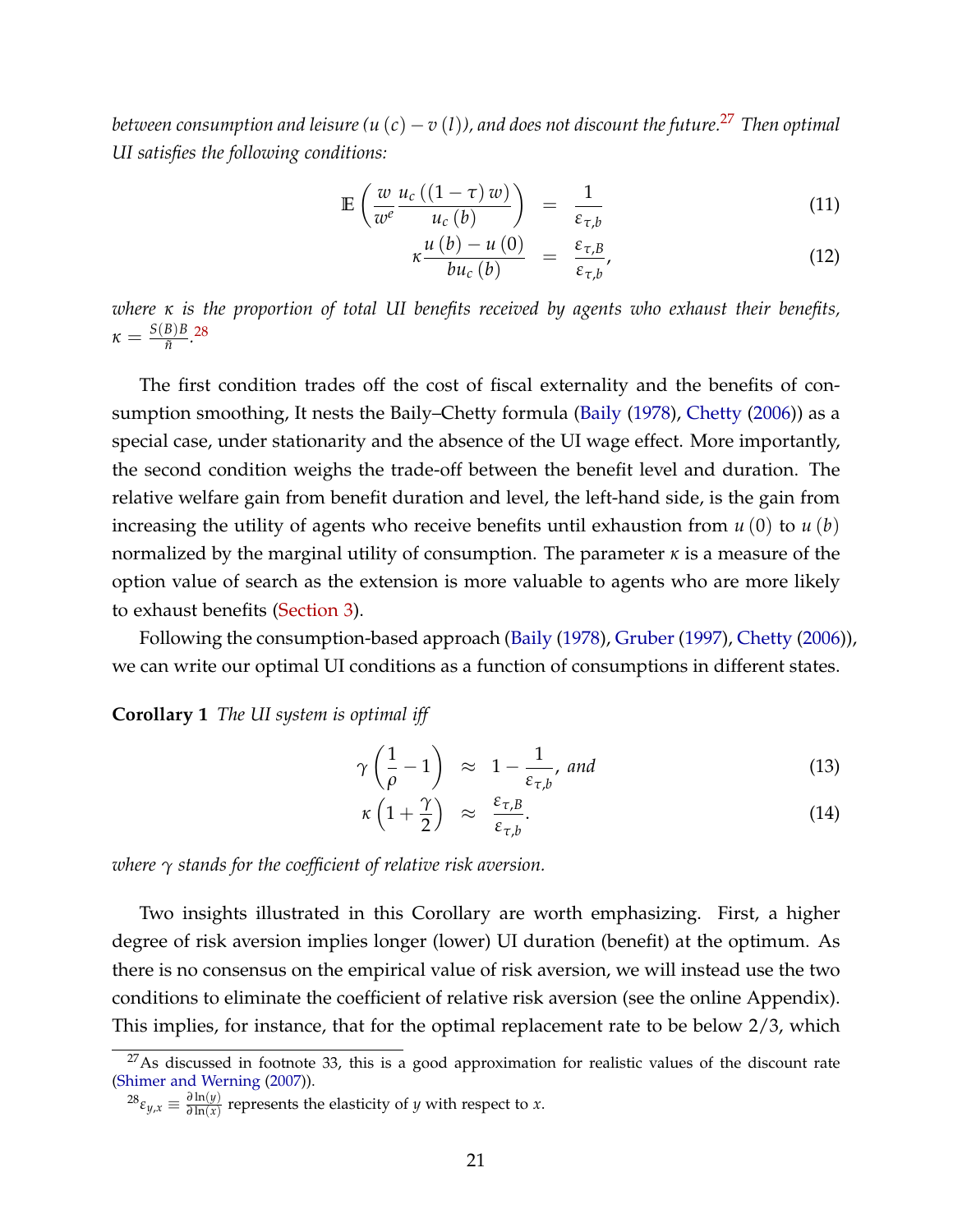<span id="page-21-7"></span><span id="page-21-2"></span>is the case in most countries, the fiscal externality of the UI benefit level should be higher than that of UI duration ( $\varepsilon_{\tau,b} > \varepsilon_{\tau,B} \Longleftrightarrow \frac{2}{3} > \rho$ ).

## **6 Conclusion**

For more than three decades, the effect of UI on job quality has been a controversial topic. While the early institutional literature on UI and theoretical search models suggest that UI allows the unemployed to find jobs that are better suited to their skills, empirical work has not found evidence of a positive causal effect of UI generosity on the quality of re-employment jobs. This did not change economists' beliefs, however. [Layard et al.](#page-24-15) [\(2005\)](#page-24-15) wrote in their classic text on unemployment: "It is clear that we should expect to see significant benefit effects on wages. However, the evidence here is very thin, not least because in many countries important changes in the benefit system are very infrequent".

This paper has taken advantage of a discontinuity in the Austrian UI system and identified a positive UI effect on re-employment wages. We reconcile this finding with previous literature using a theoretical model that shows that the UI wage effect is the result of two off-setting forces and thus it can, in theory, take any sign and magnitude. The model predicts a negative relation between the UI wage effect and the UI effect on non-employment duration that holds across estimates in the literature. We also provide a direct test of this prediction in our data.

# **References**

- <span id="page-21-3"></span>Abadie, A., M. M. Chingos, and M. R. West (2013). Endogenous stratification in randomized experiments. Technical report, National Bureau of Economic Research. [16](#page-15-3)
- <span id="page-21-6"></span>Abowd, J. M., F. Kramarz, and D. N. Margolis (1999). High wage workers and high wage firms. *Econometrica 67*(2), 251–333. [18](#page-17-3)
- <span id="page-21-1"></span>Acemoglu, D. (1995, May). Public policy in a model of long-term unemployment. *Economica 62*(246), 161–78. [11](#page-10-3)
- <span id="page-21-5"></span>Acemoglu, D. (2001). Good jobs versus bad jobs. *Journal of Labor Economics 19*(1), 1–21. [18](#page-17-3)
- <span id="page-21-4"></span>Acemoglu, D. and R. Shimer (1999, October). Efficient unemployment insurance. *Journal of Political Economy 107*(5), 893–928. [18](#page-17-3)
- <span id="page-21-0"></span>Addison, J. T. and M. L. Blackburn (2000). The effects of unemployment insurance on postunemployment earnings. *Labour Economics 7*(1), 21–53. [2,](#page-1-1) [15](#page-14-3)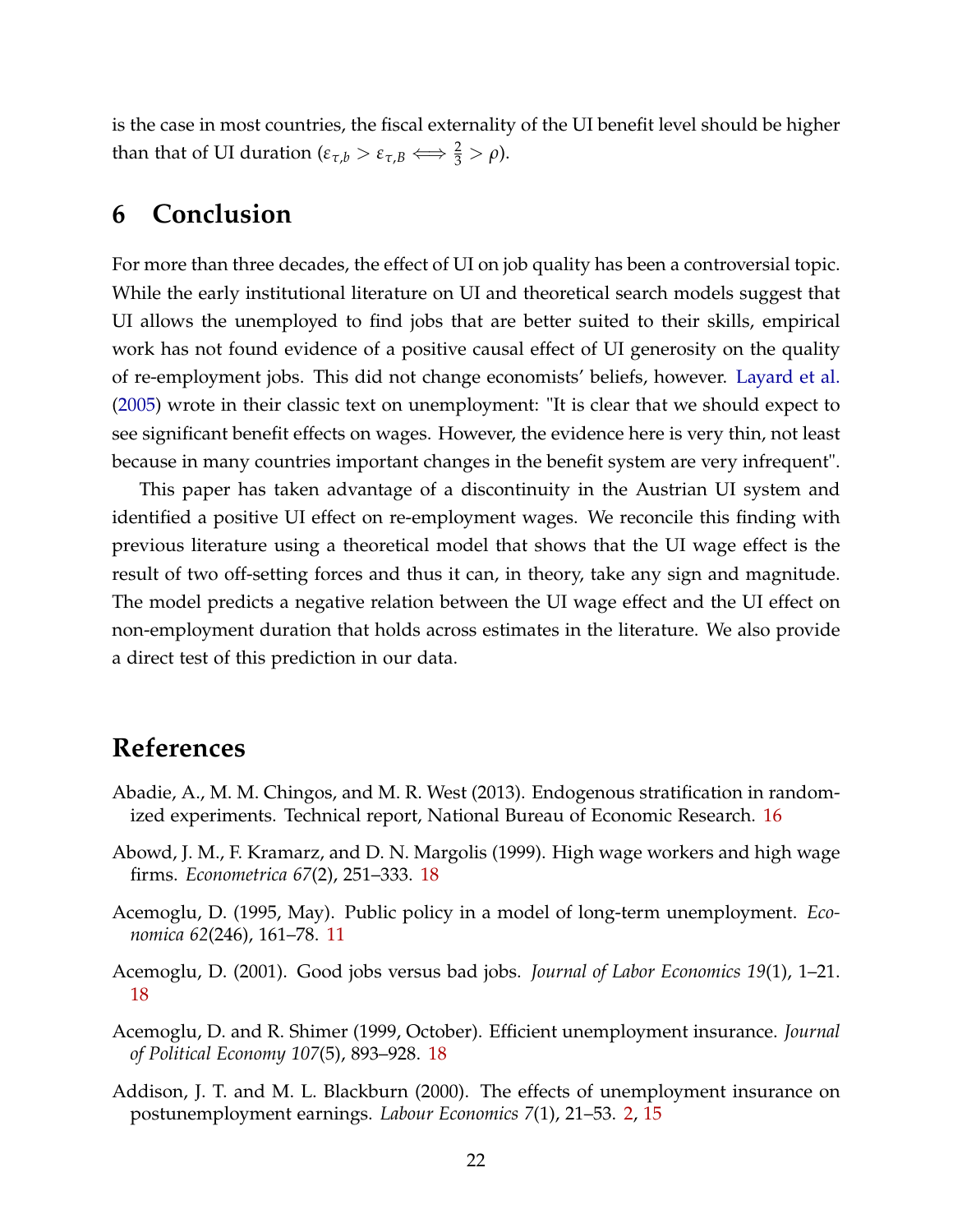- <span id="page-22-9"></span>Autor, D. H., N. Maestas, K. J. Mullen, and A. Strand (2013). Does delay cause decay? the effect of administrative decision time on the labor force participation and earnings of disability applicants. Technical report. [11](#page-10-3)
- <span id="page-22-6"></span>Baily, M. N. (1978). Some aspects of optimal unemployment insurance. *Journal of Public Economics 10*(3), 379–402. [10,](#page-9-4) [19,](#page-18-3) [21](#page-20-2)
- <span id="page-22-8"></span>Blanchard, O. J. and P. Diamond (1994). Ranking, unemployment duration, and wages. *The Review of Economic Studies 61*(3), 417–434. [11](#page-10-3)
- <span id="page-22-5"></span>Burdett, K. (1978). A theory of employee job search and quit rates. *The American Economic Review 68*(1), 212–220. [9,](#page-8-2) [17](#page-16-1)
- <span id="page-22-0"></span>Burgess, P. L. and J. L. Kingston (1976). Impact of unemployment insurance benefits on reemployment success, the. *Indus. & Lab. Rel. Rev. 30*, 25. [1](#page-0-3)
- <span id="page-22-11"></span>Caliendo, M., K. Tatsiramos, and A. Uhlendorff (2013, June/July). Benefit duration, unemployment duration and job match quality: A regression-discontinuity approach. *Journal of Applied Econometrics 28, 604*U627. [16](#page-15-3)
- <span id="page-22-4"></span>Calonico, S., M. D. Cattaneo, and R. Titiunik (Forthcoming). Robust nonparametric confidence intervals for regression-discontinuity designs. *Econometrica*. [6](#page-5-0)
- <span id="page-22-12"></span>Card, D., A. R. Cardoso, and P. Kline (2014). Bargaining, sorting, and the gender wage gap: Quantifying the impact of firms on the relative pay of women. Technical report. [18](#page-17-3)
- <span id="page-22-1"></span>Card, D., R. Chetty, and A. Weber (2007a). Cash-on-hand and competing models of intertemporal behavior: New evidence from the labor market. *The Quarterly Journal of Economics 122*(4), 1511–1560. [2,](#page-1-1) [5,](#page-4-3) [6,](#page-5-0) [7,](#page-6-1) [14,](#page-13-2) [15](#page-14-3)
- <span id="page-22-2"></span>Card, D., R. Chetty, and A. Weber (2007b). The spike at benefit exhaustion: Leaving the unemployment system or starting a new job? *The American Economic Review 97*(2), 113–118. [5](#page-4-3)
- <span id="page-22-3"></span>Card, D., D. Lee, Z. Pei, and A. Weber (2012). Nonlinear policy rules and the identification and estimation of causal effects in a generalized regression kink design. Technical report, National Bureau of Economic Research. [5](#page-4-3)
- <span id="page-22-10"></span>Centeno, M. and A. A. Novo (2011). Unemployment insurance: A life vest of reemployment wages. In *the Society of Labor Economists 16th Annual Meeting, Vancouver*, pp. 29–30. [16](#page-15-3)
- <span id="page-22-13"></span>Chetty, R. (2006). A general formula for the optimal level of social insurance. *Journal of Public Economics 90*(10), 1879–1901. [21](#page-20-2)
- <span id="page-22-7"></span>Clark, K. B. and L. H. Summers (1979). Labor market dynamics and unemployment: a reconsideration. *Brookings Papers on Economic Activity 1*(1979), 13–72. [11](#page-10-3)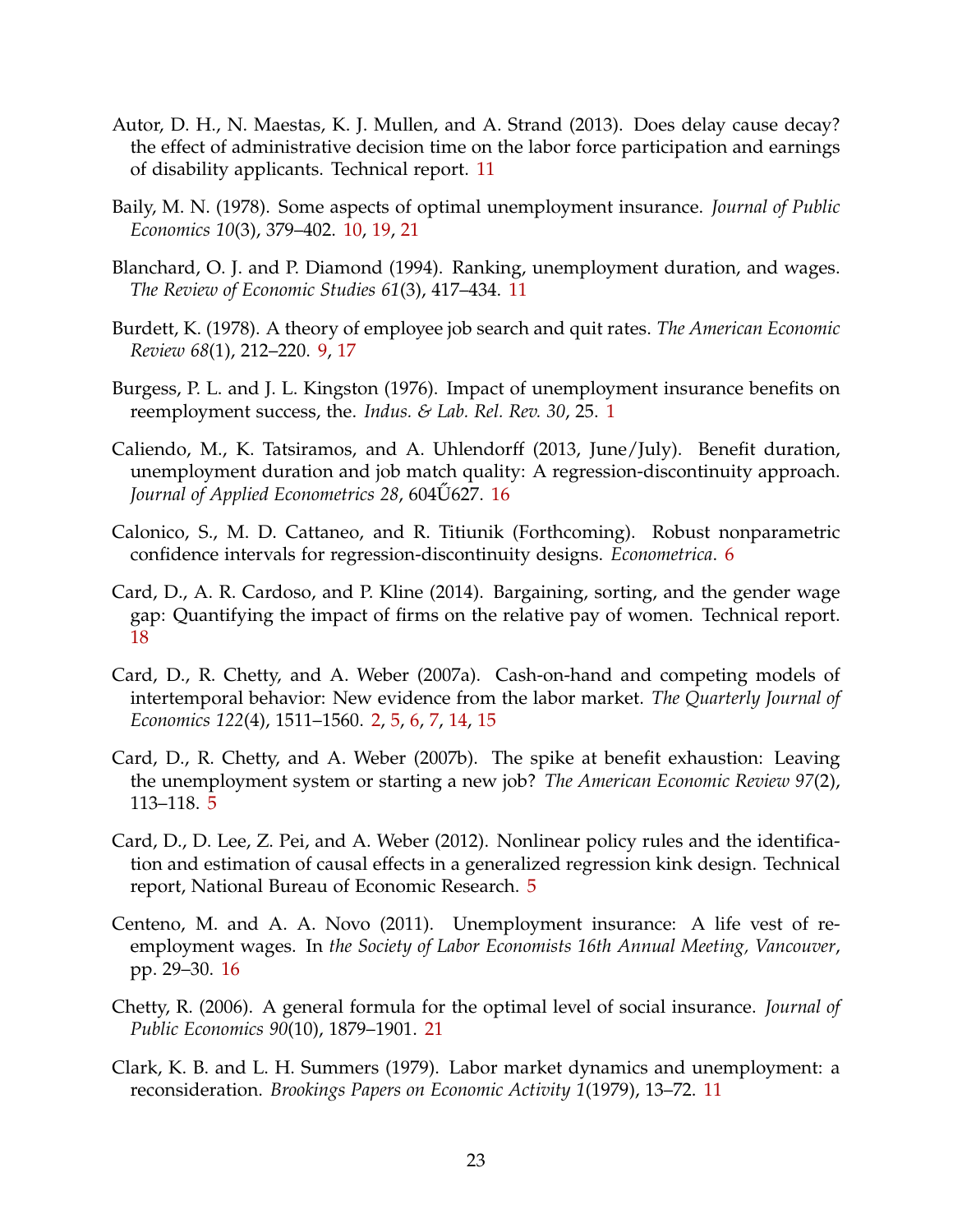- <span id="page-23-1"></span>Classen, K. P. (1977). Effect of unemployment insurance on the duration of unemployment and subsequent earnings, the. *Indus. & Lab. Rel. Rev. 30*, 438. [1](#page-0-3)
- <span id="page-23-6"></span>Cox, J. C. and R. L. Oaxaca (1990). Unemployment insurance and job search. *Research in labor economics 11*(2), 223240. [11](#page-10-3)
- <span id="page-23-4"></span>Degen, K. and R. Lalive (2013). How do reductions in potential benefit duration affect medium-run earnings and employment? [2](#page-1-1)
- <span id="page-23-9"></span>DellaVigna, S., A. Lindner, B. Reizer, and J. F. Schmieder (2014). Reference-dependent job search: Evidence from hungary. [17](#page-16-1)
- <span id="page-23-12"></span>Di Maggio, M. and A. Kermani (2015). The importance of unemployment insurance as an automatic stabilizer. *Available at SSRN 2575434*. [19](#page-18-3)
- <span id="page-23-2"></span>Ehrenberg, R. G. and R. L. Oaxaca (1976). Unemployment insurance, duration of unemployment, and subsequent wage gain. *The American Economic Review 66*(5), 754–766. [1](#page-0-3)
- <span id="page-23-14"></span>Gruber, J. (1997). The consumption smoothing benefits of unemployment insurance. *The American Economic Review 87*(1), 192–205. [21](#page-20-2)
- <span id="page-23-0"></span>Gruber, J. (2004). *Public finance and public policy*. Macmillan. [1](#page-0-3)
- <span id="page-23-11"></span>Hagedorn, M., F. Karahan, I. Manovskii, and K. Mitman (2013, October). Unemployment benefits and unemployment in the great recession: The role of macro effects. Working Paper 19499, National Bureau of Economic Research. [19](#page-18-3)
- <span id="page-23-3"></span>Holen, A. (1977). Effects of unemployment insurance entitlement on duration and job search outcome. *Industrial and Labor Relations Review 30*, 445. [1,](#page-0-3) [19](#page-18-3)
- <span id="page-23-13"></span>Hopenhayn, H. and J. Nicolini (1997). Optimal unemployment insurance. *Journal of political economy 105*(2), 412–438. [19](#page-18-3)
- <span id="page-23-5"></span>Imbens, G. and K. Kalyanaraman (2011). Optimal bandwidth choice for the regression discontinuity estimator. *The Review of Economic Studies*, 933?959. [6](#page-5-0)
- <span id="page-23-10"></span>Jovanovic, B. (1979). Job matching and the theory of turnover. *The Journal of Political Economy*, 972–990. [19](#page-18-3)
- <span id="page-23-8"></span>Kroft, K., F. Lange, and M. J. Notowidigdo (2013). Duration dependence and labor market conditions: Evidence from a field experiment\*. *The Quarterly Journal of Economics*. [11](#page-10-3)
- <span id="page-23-7"></span>Krueger, A. B. and A. Mueller (2011). Job search, emotional well-being, and job finding in a period of mass unemployment: Evidence from high frequency longitudinal data [with comments and discussion]. *Brookings Papers on Economic Activity*, 1–81. [11](#page-10-3)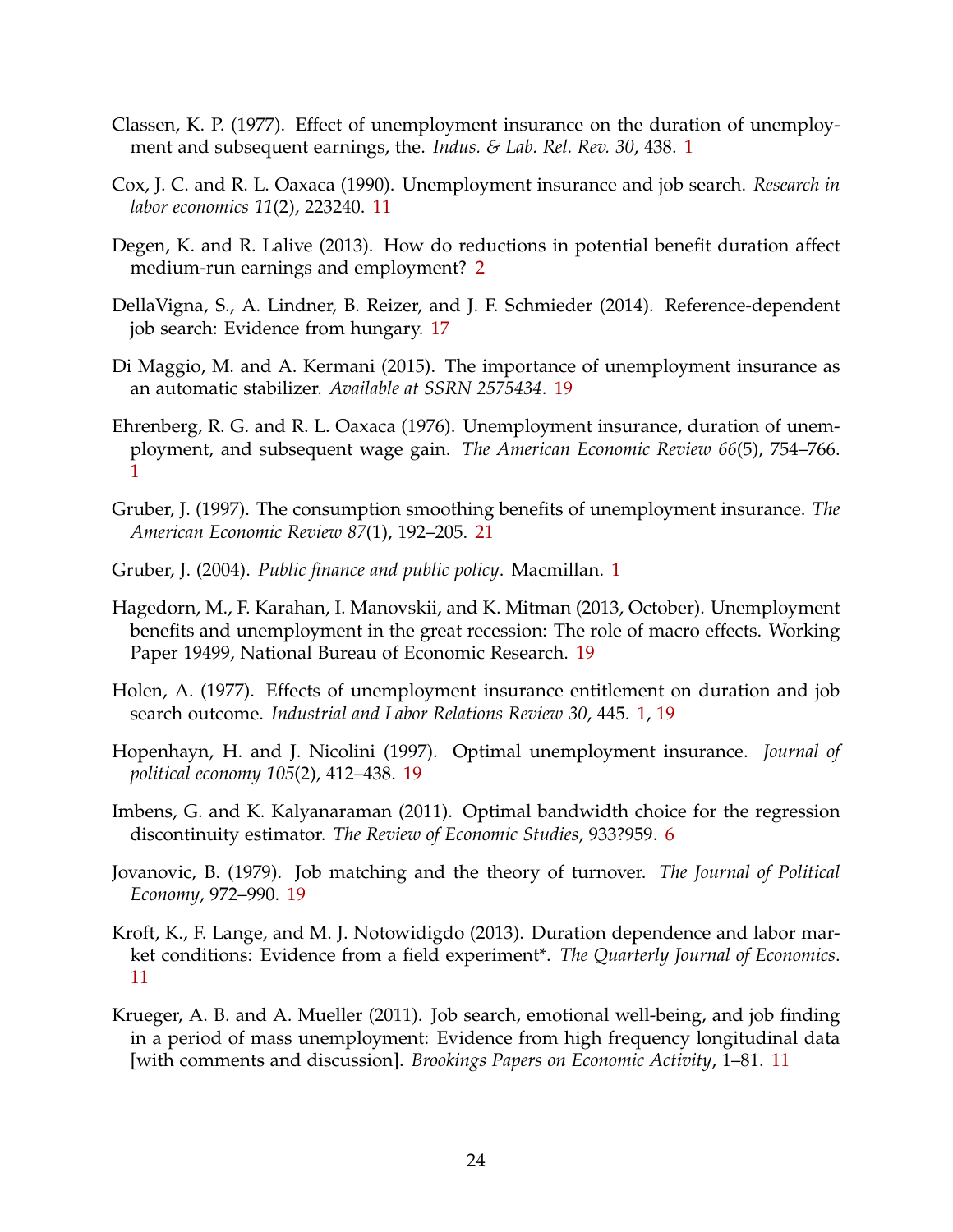- <span id="page-24-0"></span>Lalive, R. (2007). Unemployment benefits, unemployment duration, and postunemployment jobs: A regression discontinuity approach. *The American economic review 97*(2), 108–112. [2,](#page-1-1) [14,](#page-13-2) [15](#page-14-3)
- <span id="page-24-12"></span>Lalive, R., C. Landais, and J. Zweimüller (2013). Market externalities of large unemployment insurance extension programs. Technical report, CESifo Working Paper. [19](#page-18-3)
- <span id="page-24-1"></span>Lalive, R., J. V. Ours, and J. Zweimüller (2006, October). How changes in financial incentives affect the duration of unemployment. *Review of Economic Studies 73*(4), 1009– 1038. [5](#page-4-3)
- <span id="page-24-13"></span>Landais, C., P. Michaillat, and E. Saez (2014). A macroeconomic theory of optimal unemployment insurance. *Available at SSRN 2540752*. [19](#page-18-3)
- <span id="page-24-15"></span>Layard, P. R. G., S. J. Nickell, and R. Jackman (2005). *Unemployment: macroeconomic performance and the labour market*. Oxford University Press. [22](#page-21-7)
- <span id="page-24-10"></span>Le Barbanchon, T. (2012). The effect of the potential duration of unemployment benefits on unemployment exits to work and match quality in france. Technical report, Centre de Recherche en Economie et Statistique. [15](#page-14-3)
- <span id="page-24-2"></span>Lee, D. S. and T. Lemieux (2010). Regression discontinuity designs in economics. *The Journal of Economic Literature 48*(2), 281–355. [6](#page-5-0)
- <span id="page-24-8"></span>Ljungqvist, L. and T. J. Sargent (1998). The european unemployment dilemma. *Journal of Political Economy 106*(3), 514–550. [11](#page-10-3)
- <span id="page-24-9"></span>Lockwood, B. (1991). Information externalities in the labour market and the duration of unemployment. *The Review of Economic Studies 58*(4), 733–753. [11](#page-10-3)
- <span id="page-24-11"></span>Marimon, R. and F. Zilibotti (1999). Unemployment vs. mismatch of talents: reconsidering unemployment benefits. *The Economic Journal 109*(455), 266–291. [18](#page-17-3)
- <span id="page-24-14"></span>Marinescu, I. (2014). The general equilibrium impacts of unemployment insurance: Evidence from a large online job board. mimeo. [19](#page-18-3)
- <span id="page-24-5"></span>Moen, E. R. (1997). Competitive search equilibrium. *Journal of Political Economy 105*(2), 385–411. [10](#page-9-4)
- <span id="page-24-4"></span>Montgomery, J. D. (1991). Equilibrium wage dispersion and interindustry wage differentials. *The Quarterly Journal of Economics 106*(1), 163–179. [10](#page-9-4)
- <span id="page-24-7"></span>Pissarides, C. A. (1992). Loss of skill during unemployment and the persistence of employment shocks. *The Quarterly Journal of Economics 107*(4), 1371–1391. [11](#page-10-3)
- <span id="page-24-3"></span>ROGERSON, R., R. SHIMER, and R. WRIGHT (2005). Search-theoretic models of the labor market: A survey. *Journal of Economic Literature 43*, 959–988. [10](#page-9-4)
- <span id="page-24-6"></span>Rosenfeld, C. (1977). *Job search of the unemployed, May 1976*, Volume 210. Dept. of Labor, Bureau of Labor Statistics. [11](#page-10-3)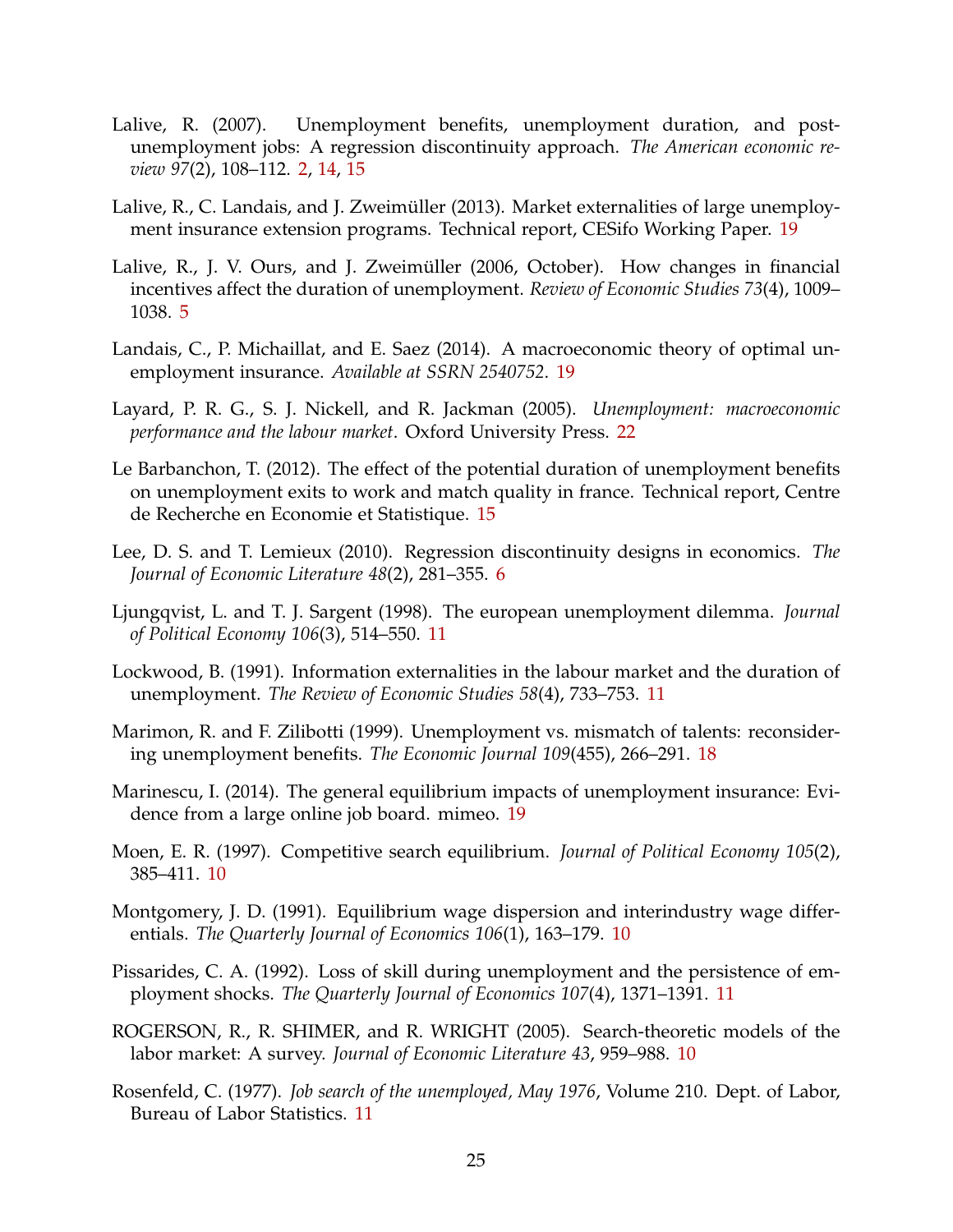- <span id="page-25-3"></span>Rothstein, J. (2011). Unemployment insurance and job search in the great recession. *Brookings Papers on Economic Activity 2011*(2), 143–213. [5](#page-4-3)
- <span id="page-25-5"></span>Salop, S. C. (1973). Systematic job search and unemployment. *Review of Economic Studies 40*(2). [11](#page-10-3)
- <span id="page-25-1"></span>Schmieder, J. F., T. von Wachter, and S. Bender (May 2013). The effect of unemployment insurance extensions on reemployment wages. Technical report. [2,](#page-1-1) [14,](#page-13-2) [15,](#page-14-3) [16](#page-15-3)
- <span id="page-25-7"></span>Shavell, S. and L. Weiss (1979). The optimal payment of unemployment insurance benefits over time. *The Journal of Political Economy*, 1347–1362. [19](#page-18-3)
- <span id="page-25-4"></span>Shimer, R. (1996). Contracts in a frictional labor market. Technical report, mimeo. [10](#page-9-4)
- <span id="page-25-9"></span>Shimer, R. and I. Werning (2007, 08). Reservation wages and unemployment insurance. *The Quarterly Journal of Economics 122*(3), 1145–1185. [21](#page-20-2)
- <span id="page-25-8"></span>Shimer, R. and I. Werning (2008). Liquidity and insurance for the unemployed. *American Economic Review 98*(5), 1922–1942. [19](#page-18-3)
- <span id="page-25-2"></span>Solon, G. (1979). Labor supply effects of extended unemployment benefits. *The Journal of Human Resources 14*(2), 247–255. [5](#page-4-3)
- <span id="page-25-6"></span>Stock, J. H. and D. A. Wise (1990). Pensions, the option value of work, and retirement. *Econometrica 58*(5), 1151–1180. [13](#page-12-2)
- <span id="page-25-0"></span>Van Ours, J. C. and M. Vodopivec (2008). Does reducing unemployment insurance generosity reduce job match quality? *Journal of Public Economics 92*(3), 684–695. [2,](#page-1-1) [14,](#page-13-2) [15](#page-14-3)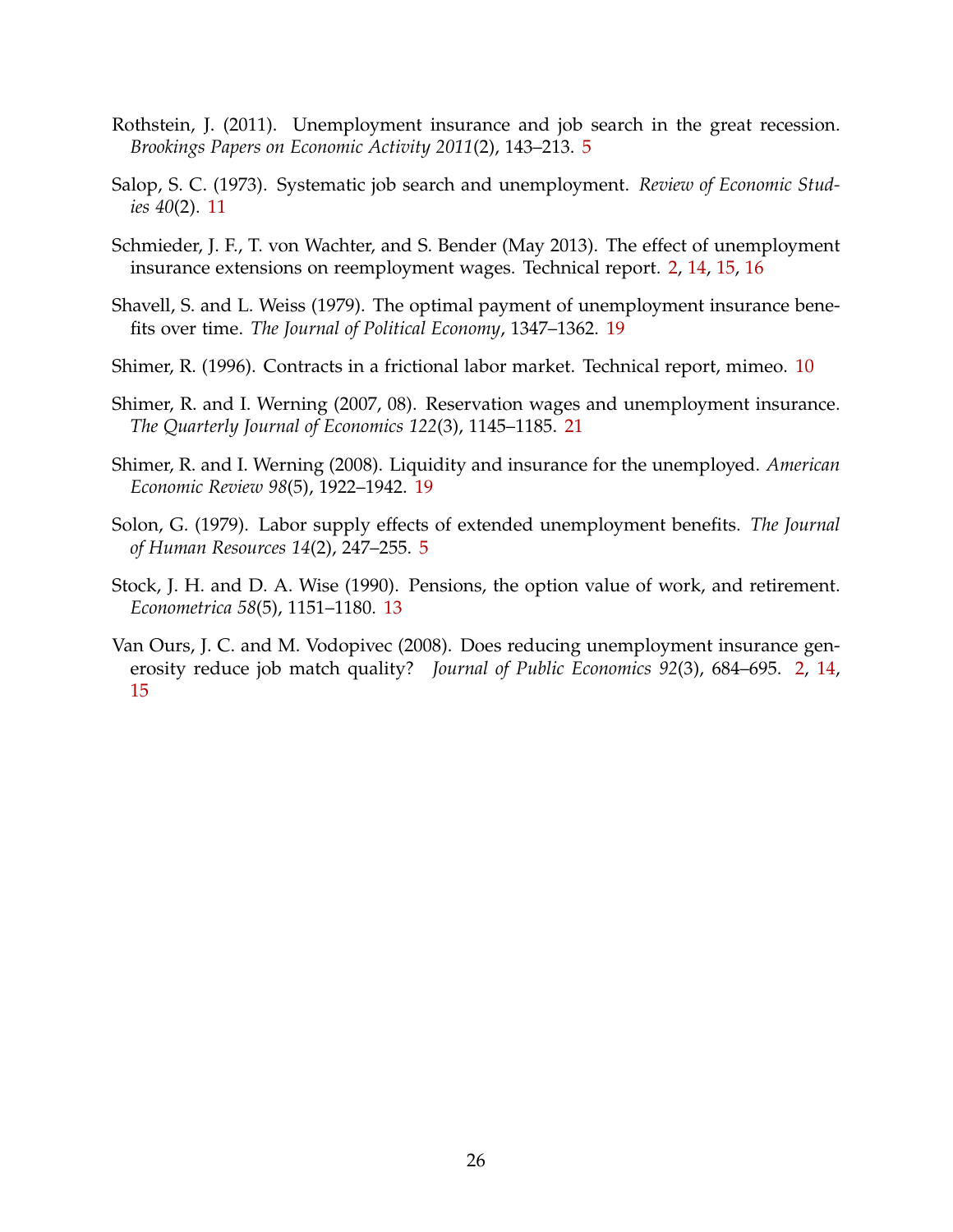

Note: This figure provides two of several RDD validity tests. The subfigure la plots<br>the distribution of age at layoff (the assignment variable). The dashed vertical line denot the cutoff for UI eligibility extension from 30 to 39 weeks at the age–40 threshold. \_\_\_\_\_\_\_\_\_\_\_\_\_\_\_\_\_\_\_\_\_\_\_\_\_<br>Figure Ib show how previous wage, the key observable characteristics, evolve around tł\_\_ more than t eligibility threshold. The solid lines represent quadratic fits.



Note: Figure IIa plots ..... Figure IIb plots average change in log wage between pre− and po −ment jobs for each age. For both sub−figures observations with non−employment duratior more than two years are excluded. The dashed vertical line denotes the cutoff for UI eligibil extension from 30 to 39 weeks at the age−40 threshold. The solid lines represent quadratic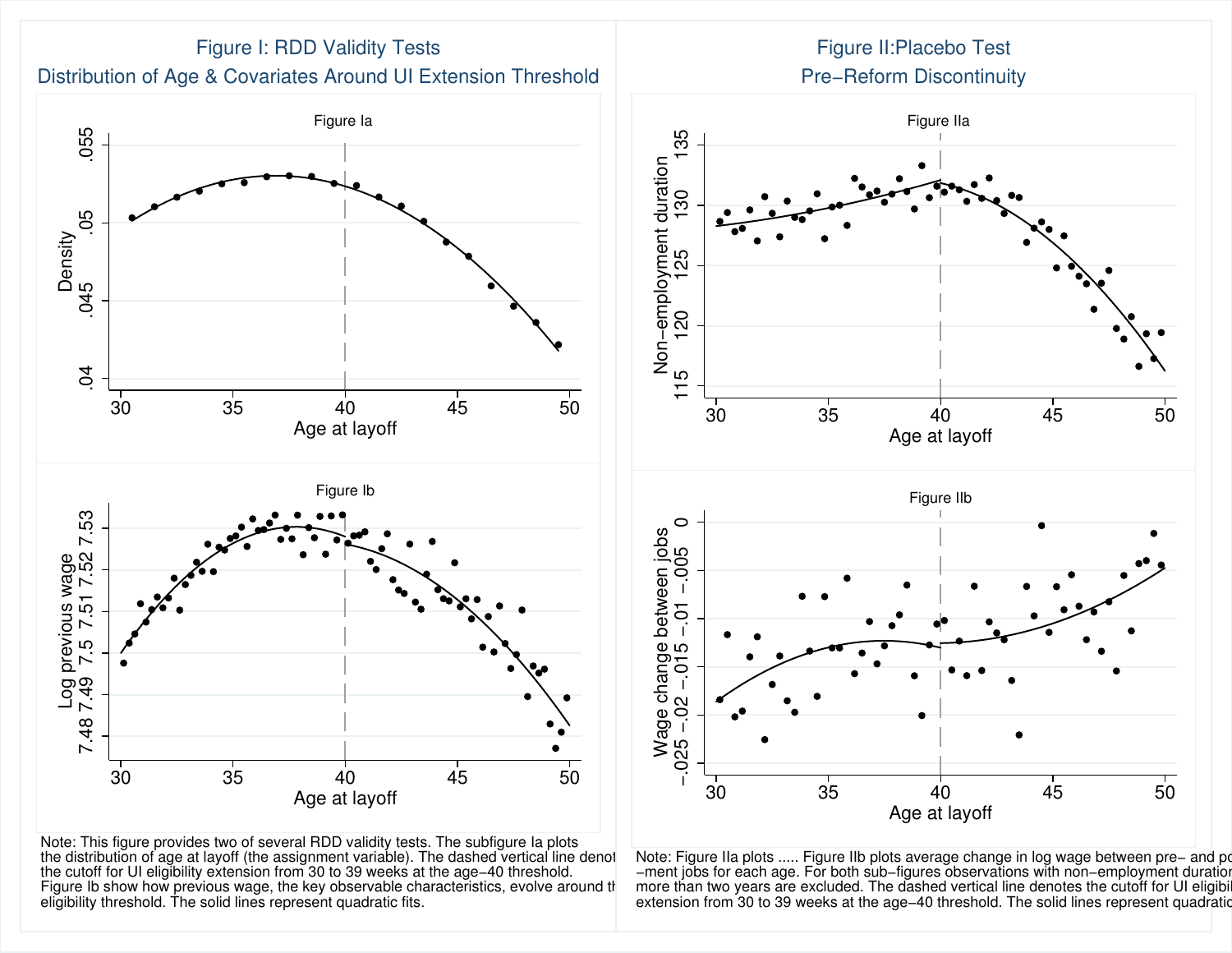

Note: Figure IIIa plots average non–employment durations (time to next job) for each age.<br>Observations with non–employment durations of more than two years are excluded.<br>Figure IIIb plots the probability of finding a job w The dashed vertical line denotes the cutoff for UI eligibility extension from 30 to 39 weeksat the age−40 threshold. The solid lines represent quadratic fits.

Note: Figure IVa plots average change in log wage between pre− and post−unemploy− −ment jobs for each age. Figure IIIb plots the probability that the new wage is higher than the UI benefit level. For both sub−figures observations with non−employment durations of more than two years are excluded. The dashed vertical line denotes the cutoff for UI eligibilityextension from 30 to 39 weeks at the age−40 threshold. The solid lines represent quadratic fits.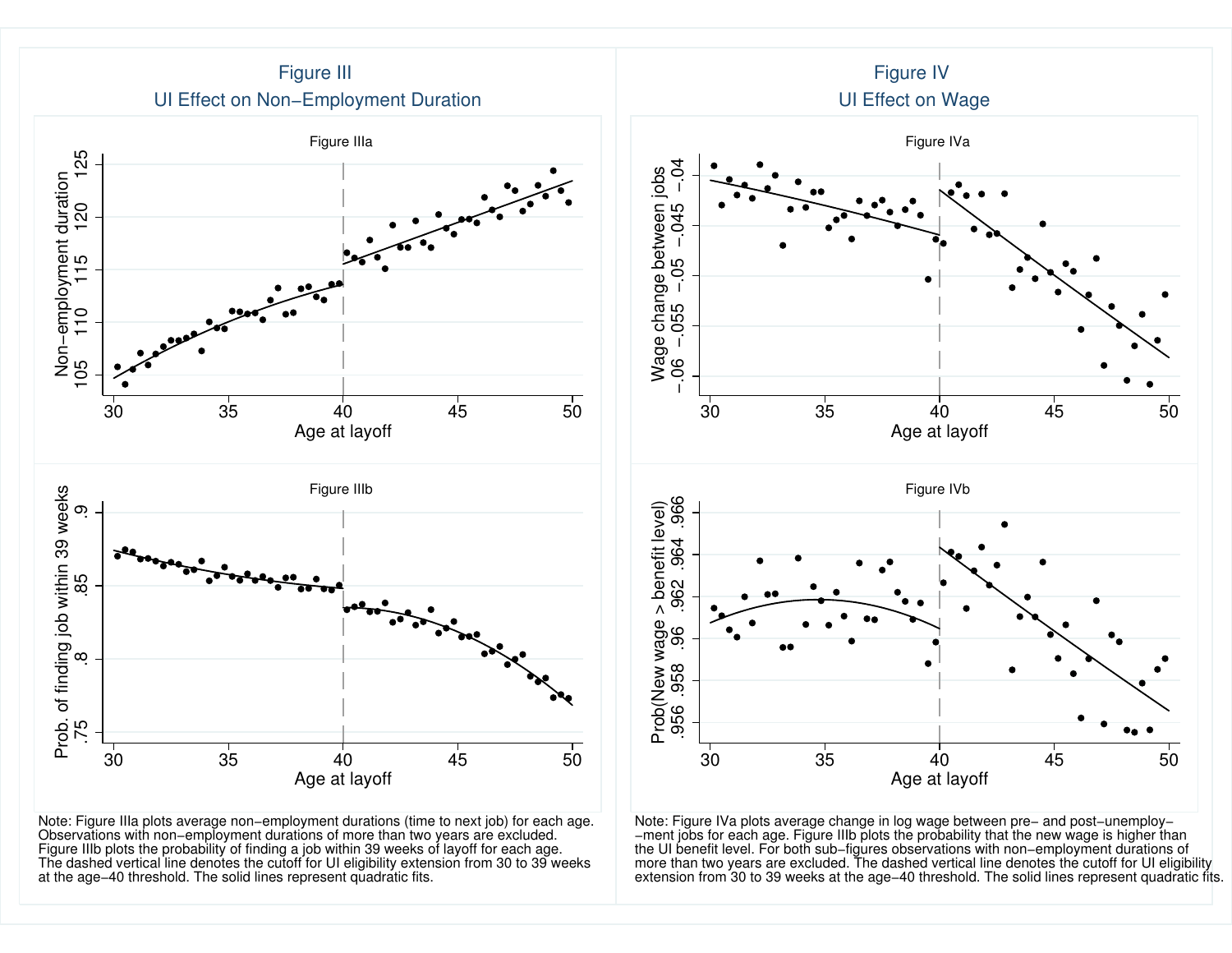Figure VWage vs. Non−enmployment Duration Effects



Note: This figure provides empirical evidence for a negative relation between the UI ext $\epsilon$ non−employment duration and its effect on post−unemployment wage. The top sub−figure reservance offers analysis and the bottom sub−figure investigate the relationship within subsamles of our population. Sub–samples are selected using ex−ante observables, e.g. inudstry, occupation, tenure = growth. Th is a binned scatter plot, where the solid line and the coefficient correspond to the best linear the on the underlying data using OLS.

Does UI Extension Help to Avoid Large Wage Drops?Figure VI



Note: This figure investigate the effect of UI extension from 30 to 39 weeks on the between growth. The first subfigure plots the effect on CDF of wage growth distribution on left axis ()<br>the CDF itself on right axis (solide line). The bettern subfigure plots the same way for PDF. instead of CDF.the CDF itself on right axis (solide line). The bottom subfigure plots the same way for PDF  $\epsilon$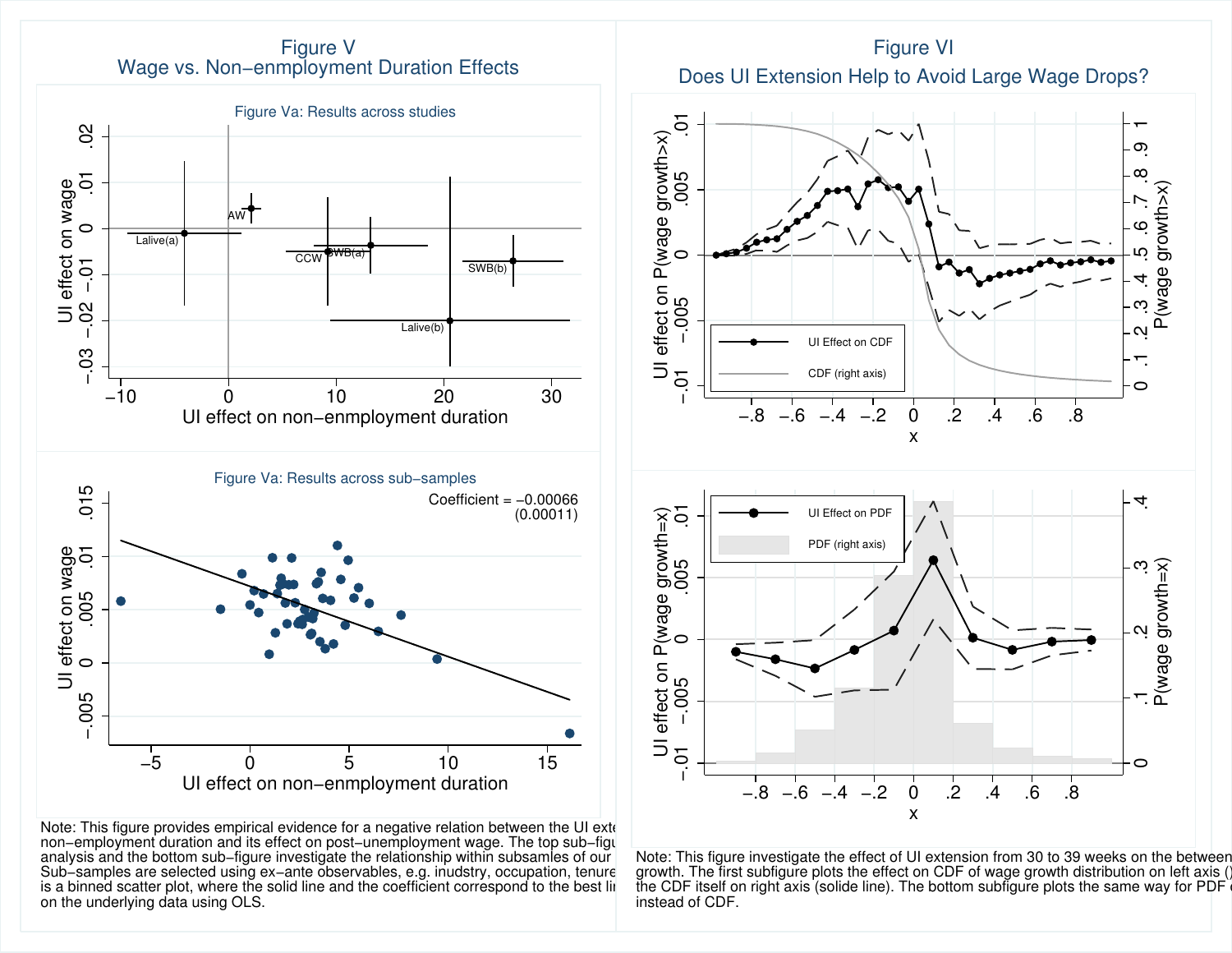

Note: Figure Va plots the hazard of finding a job across the non–employment period ag{international at layoff. That is, for instance, the probability of finding a job in weeks 21–30 conditional oNote: Figur found a job until week 20. Figure Vb plots the RD coefficients from different regressions  ${}^+$  against t hazard rates.

Note: Figure VIa plots log wage changes for individuals who exit unemployment in different<br>period the age at laveff. Figure VIb plots the PD coefficients from different regressions for in each non−employment month.against the age at layoff. Figure VIb plots the RD coefficients from different regressions for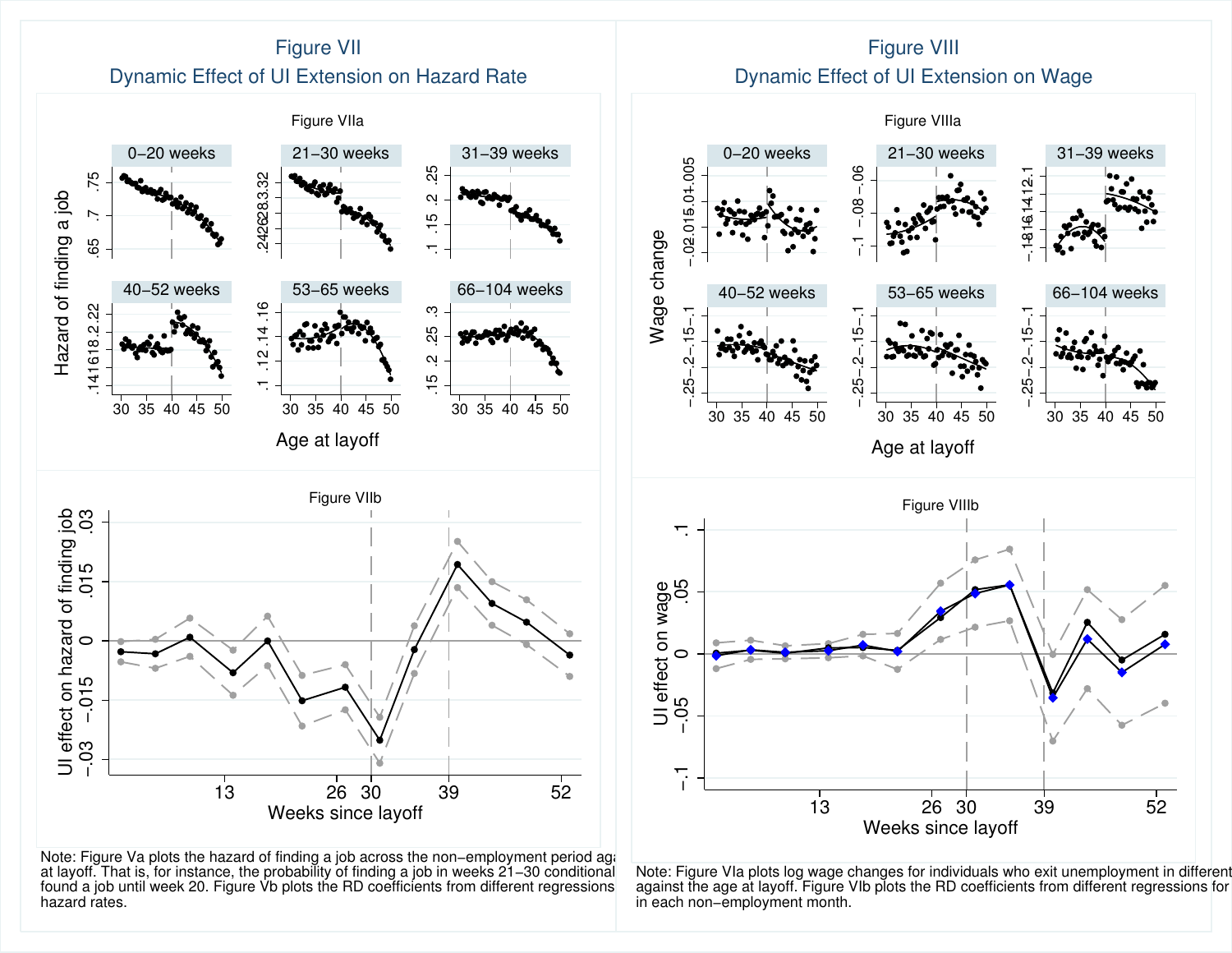#### **Table 1: Descriptive Statistics**

|                                                      | Population        | Sample 1          | Sample 2   | <b>Final Sample</b> |
|------------------------------------------------------|-------------------|-------------------|------------|---------------------|
|                                                      | ้1)               | $\left( 2\right)$ | (3)        | (5)                 |
| Female                                               | 40%               | 33%               | 27%        | 25%                 |
| Married                                              | 33%               | 46%               | 53%        | 53%                 |
| Age                                                  | 36                | 37                | 41         | 40                  |
|                                                      | (11)              | (11)              | (9)        | (6)                 |
| Education, more than compulsory                      | 57%               | 52%               | 50%        | 53%                 |
| Blue-collar                                          | 56%               | 74%               | 77%        | 76%                 |
| Tenure (weeks)                                       | 184               | 130               | 171        | 141                 |
|                                                      | (241)             | (196)             | (241)      | (198)               |
| Share of time employed                               |                   |                   |            |                     |
| Last 2 years                                         | 87%               | 83%               | 88%        | 88%                 |
| Last 5 years                                         | 77%               | 75%               | 88%        | 87%                 |
| Monthly wage (real Euros)                            | 1 663             | 1614              | 1764       | 2 0 0 7             |
|                                                      | (2417)            | (1534)            | (1517)     | (1875)              |
| <b>Post layoff outcomes</b>                          |                   |                   |            |                     |
| Non-employment duration (weeks)                      | $12 \overline{ }$ | 17                | 16         | 16                  |
|                                                      | (19)              | (17)              | (16)       | (16)                |
| Wage change                                          | 2,0%              | $-1,9%$           | $-3.9%$    | $-4,6%$             |
|                                                      | (0,006)           | (0, 361)          | $(-0,046)$ | (0, 312)            |
| Post-unemployment tenure                             | 883               | 515               | 537        | 491                 |
|                                                      | (1457)            | (940)             | (952)      | (809)               |
| Observations                                         | 17 200 000        | 5 942 843         | 3 584 273  | 1738786             |
| Sample restrictions:                                 | 20-60             | 20-60             | 30-50      | 30-50               |
| Age<br>Minimum tenure of 28 weeks                    | Yes               | Yes               | Yes        | Yes                 |
| Laid-off workers                                     |                   | Yes               | Yes        | Yes                 |
| Experience<br>3 years over 5 years                   |                   |                   | Yes        | Yes                 |
| 6 years over 10 years<br>Layoff after August 1, 1989 |                   |                   | Yes        | Yes<br>Yes          |

Note: The sample covers the universe of private-sector job separations in Austria for the period of 1980-2011. Nonemployment duration is duration of the period between end of lost job to start of new job. Non-employment duration and wage growth represent averages for workers who find a job within 2 years of separation. The temporary layoff variable is available for 1989-1989 only. Columns 2-4 focus on laid-off workers who took up UI benefits within 28 days of job loss.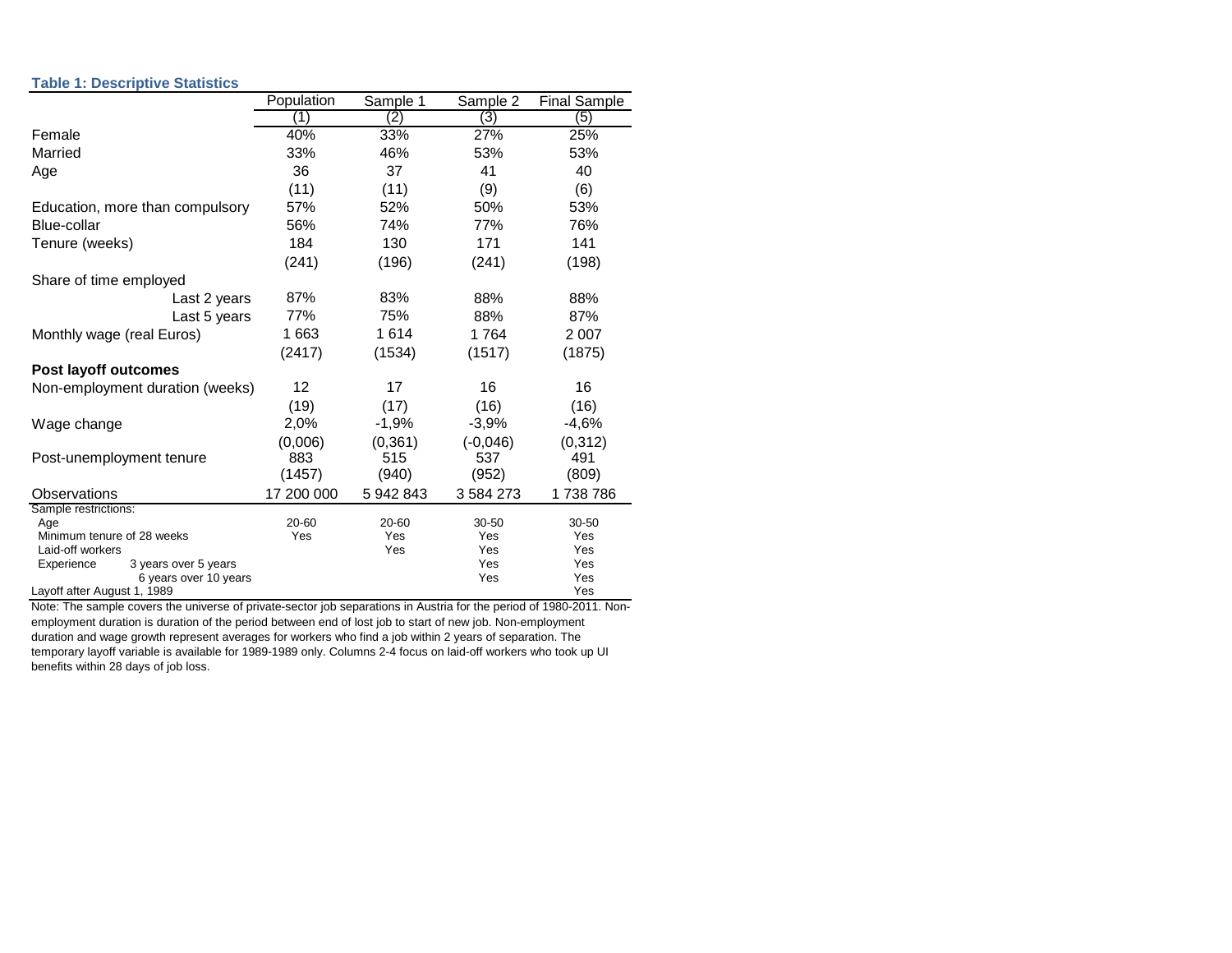#### **Table 2: Effect of UI Benefit Extension from 30 to 39 Weeks**

|                                 |            | Dependent variable             |                                |                                |                                |                               |                          |  |  |
|---------------------------------|------------|--------------------------------|--------------------------------|--------------------------------|--------------------------------|-------------------------------|--------------------------|--|--|
|                                 |            | Non-<br>employment<br>duration | Find job<br>within 30<br>weeks | Find job<br>within 39<br>weeks | Wage<br>change<br>between jobs | Log re-<br>employment<br>wage | New wage ><br>UI benefit |  |  |
|                                 | Covariates |                                | (2)                            | (3)                            | (4)                            | (5)                           | (6)                      |  |  |
| Discontinuity at age 40         | No.        | 1.932***                       | $-0.00988***$                  | $-0.0131***$                   | $0.00449***$                   | 0.00350                       | 0.00388***               |  |  |
|                                 |            | (0.526)                        | (0.00178)                      | (0.00164)                      | (0.00170)                      | (0.00234)                     | (0.00105)                |  |  |
|                                 | Yes        | 1.898***                       | $-0.00842***$                  | $-0.0119***$                   | $0.00459***$                   | 0.00506***                    | 0.00386***               |  |  |
|                                 |            | (0.466)                        | (0.00153)                      | (0.00146)                      | (0.00146)                      | (0.00154)                     | (0.00102)                |  |  |
| Mean of dep. var. around cutoff |            | 114.7                          | 0.806                          | 0.842                          | $-0.0440$                      | 7.468                         | 0.962                    |  |  |
| <b>Observations</b>             |            | 1,589,178                      | 1,738,787                      | 1,738,787                      | 1,187,476                      | 1,189,446                     | 1,187,476                |  |  |

Note: This table reports the coefficient of the age-above-40 indicator controlling for a quadratic polynomial, which allows for different coefficients on each side of the cutoff. Unemployment spells are censored at 2 years, except when studying hazard rates in columns 2 and 3 . The unit of time for non-employment duration is days. The mean of the dependent variable for three years around the cutoff is reported. "Wage change between jobs" is defined as the change in log of average monthly wage in post vs. pre-employment jobs, where the average is taken over the last (first) calendar year for the pre (post)-unemployment job. The wage effect regressions (columns 4-6) are based on a smaller sample because the re-employment wage is not distinguishable from the previous wage for short recalls falling within the same calendar year (see Section 3). Covariates used are gender, marital status, a dummy for Austrian citizenship, education, tenure, experience during the last 2 and 5 years, month of layoff, calendar week of layoff, industry, previous firm's characteristics such as frequency of layoff, and proportion of recalls (for more details, see Appendix B).

\*\*\*Significant at the 1 percent level. \*\*Significant at the 5 percent level. \*Significant at the 10 percent level.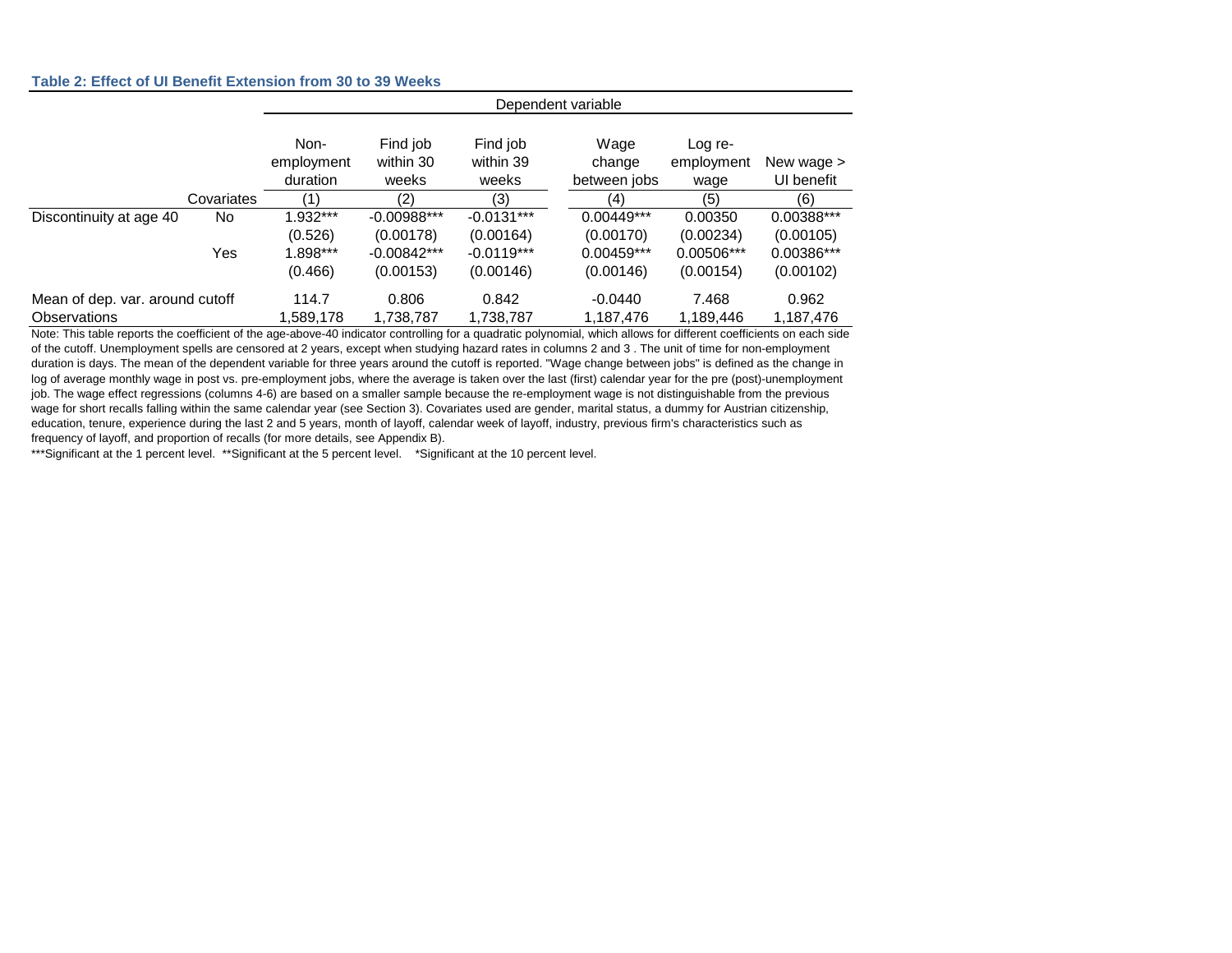#### **Table 3: Firm Sorting Effect of UI Benefit Extension from 30 to 39 Weeks**

|                                                        |                   | Firm-level Outcomes                  |                                              |                                              |                                                       |                                                   |                                                  | Individual<br>level<br>Outcomes                    |
|--------------------------------------------------------|-------------------|--------------------------------------|----------------------------------------------|----------------------------------------------|-------------------------------------------------------|---------------------------------------------------|--------------------------------------------------|----------------------------------------------------|
|                                                        |                   | Change in<br>Firm size               | New firm<br>size > Old<br>firm size          | Change in<br>male<br>proportion              | Change in<br>average<br>age                           | Change in<br>log average<br>wage                  | Change in<br>residual<br>wage                    | Wage<br>change                                     |
|                                                        | Covariates        | (1)                                  | (2)                                          | (3)                                          | (4)                                                   | (5)                                               | (6)                                              | (7)                                                |
| Discontinuity at age 40                                | No.<br><b>Yes</b> | 11.04<br>(14.87)<br>9.208<br>(14.67) | 0.00189<br>(0.00427)<br>0.00336<br>(0.00404) | 0.00167<br>(0.00228)<br>0.00119<br>(0.00193) | $0.00324***$<br>(0.00125)<br>$0.00261**$<br>(0.00107) | 0.00482*<br>(0.00272)<br>$0.00507**$<br>(0.00236) | 0.00704**<br>(0.00316)<br>0.00778**<br>(0.00306) | 0.00680**<br>(0.00313)<br>$0.00543**$<br>(0.00266) |
| Mean of dep. var. around cutoff<br><b>Observations</b> |                   | 382.6<br>454,990                     | 0.400<br>456,114                             | $-0.0254$<br>454,547                         | $-0.00387$<br>454,971                                 | $-0.0621$<br>454,401                              | $-0.00988$<br>429,504                            | $-0.105$<br>456,114                                |

Note: This table reports the coefficient of the age-above-40 indicator controlling for a quadratic polynomial, which allows for different coefficients on each side of the cutoff. Sample excluds temporary layoffs as well as workers who are laid-off from a firm with less than 10 workers. The results are based on the same RDD as Table 2 and described in Section 3, but instead of using a worker's outcomes as dependent variable, this table uses the firm-level outcomes (average over workers in the firm excluding the unemployed ehrslef) in the last 2 years prior to her hiring.